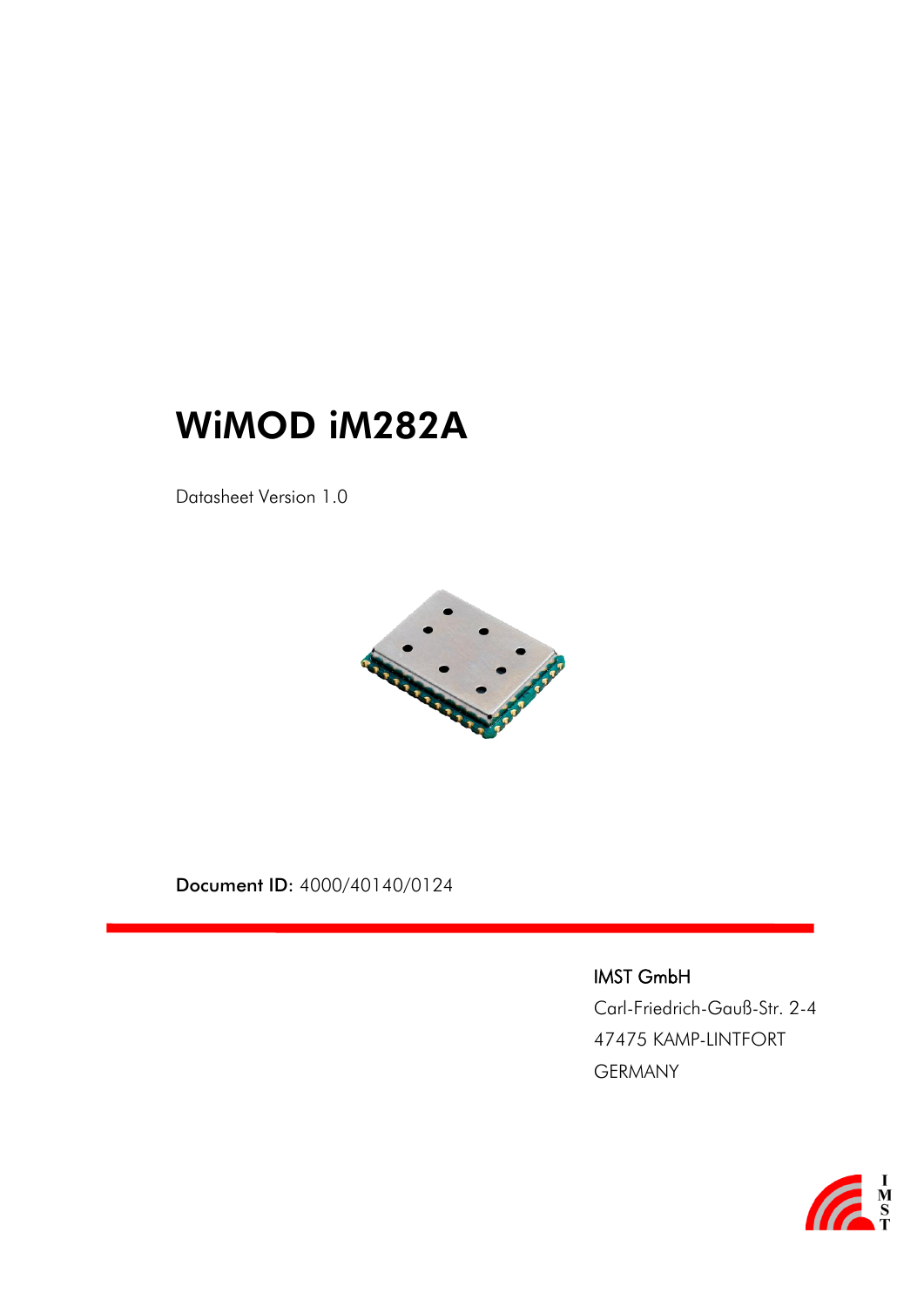#### Document Information

| File name      | iM282A Datasheet.docx |
|----------------|-----------------------|
| <b>Created</b> | 2018-03-26            |
| Total pages    | 28                    |

#### Revision History

| Version | Note     |
|---------|----------|
| . .     | Released |
|         |          |

#### Aim of this Document

The aim of this document is to give a detailed product description including interfaces, features and performance of the radio module iM282A.

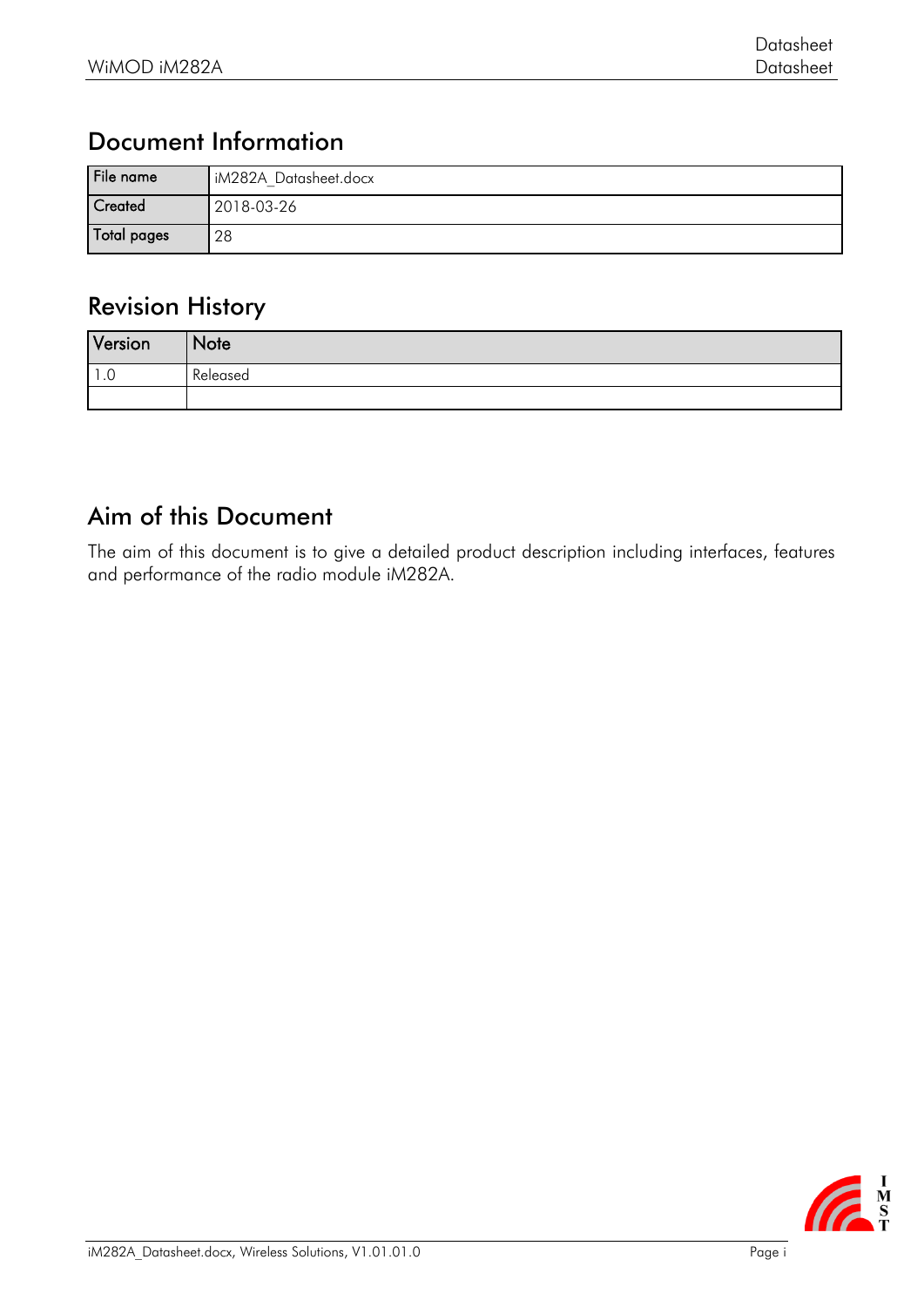## Table of Contents

| $1_{\cdot}$    | <b>INTRODUCTION</b>                               | 4  |
|----------------|---------------------------------------------------|----|
|                | 1.1<br><b>Key Features</b>                        | 4  |
|                | 1.2 Applications                                  | 4  |
|                | 2. MODULE OVERVIEW                                | 5  |
|                | 3. LORA MODULATION TECHNIQUE                      | 7  |
|                | 4. FLRC MODULATION TECHNIQUE                      | 8  |
|                | <b>FLRC Modem Bandwidth and Data Rates</b><br>4.1 | 8  |
| 5.             | <b>FSK MODULATION TECHNIQUE</b>                   | 10 |
| 6.             | <b>ELECTRICAL CHARACTERISTICS</b>                 | 11 |
|                | <b>Absolute Maximum Ratings</b><br>6.1            | 11 |
|                | <b>Global Electrical Characteristics</b><br>6.2   | 12 |
|                | <b>Module Interface Characteristics</b><br>6.3    | 13 |
|                | <b>6.4 RF Characteristics</b>                     | 14 |
|                | <b>Transmitter RF Characteristics</b><br>6.4.1    | 14 |
| 7 <sub>1</sub> | <b>MODULE PACKAGE</b>                             | 15 |
|                | <b>Pinout Description</b><br>7.1                  | 15 |
|                | <b>Module Dimensions</b><br>7.2                   | 17 |
|                | <b>Recommended Footprint</b><br>7.3               | 17 |
| 8.             | <b>MODULE INTERFACE CHARACTERISTICS</b>           | 18 |
|                | 8.1<br>Programming Interface                      | 18 |
|                | 9. INTEGRATION GUIDE                              | 19 |
|                | <b>Typical Application Schematic</b><br>9.1       | 19 |
|                | 9.2 RED-Compliant Settings                        | 19 |
|                | 9.3 PCB Design Recommendation                     | 20 |
|                | 9.4 Recommended Soldering Conditions              | 21 |
|                | <b>10. ORDERING INFORMATION</b>                   | 22 |
|                | 11. APPENDIX                                      | 23 |
|                | 11.1 List of Abbreviations                        | 23 |
|                | 11.2 List of Figures                              | 24 |

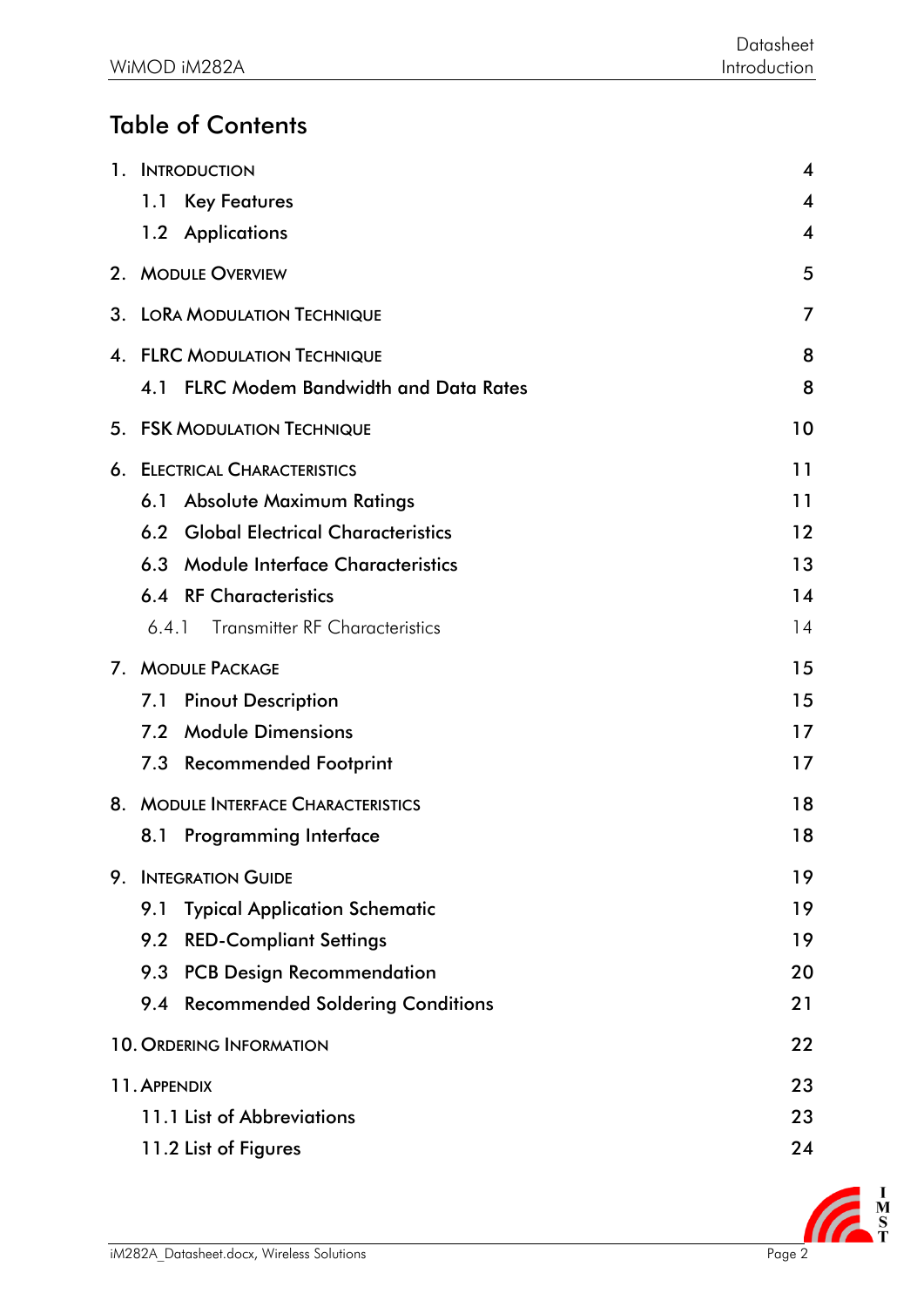| 24 |
|----|
| 24 |
| 25 |
| 25 |
| 25 |
| 26 |
| 77 |
|    |

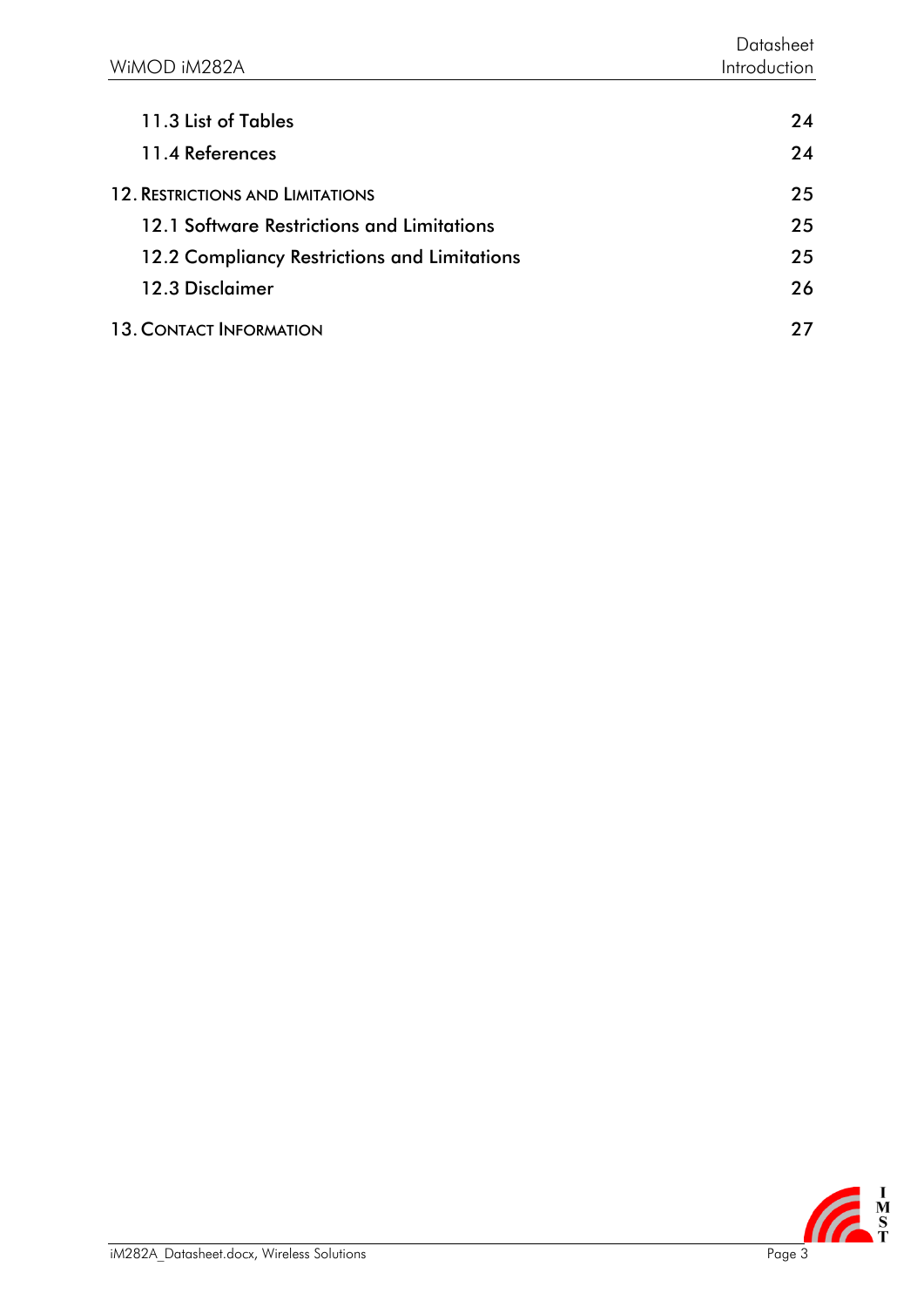## <span id="page-4-0"></span>1. Introduction

The iM282A is a compact, low power, bidirectional radio module for the 2.4 GHz frequency band using Semtech's LoRa<sup>TM</sup> modulation technology. The module provides ultra-long range spread spectrum communication and high interference immunity whilst minimising current consumption. Using the iM282A in an application minimizes the need for an expensive and time-consuming RF development. Fast time to market is possible with this pre-qualified module.



*Figure 1-1: Picture of iM282A*

#### <span id="page-4-1"></span>1.1 Key Features 1.2 Applications

- Compact module 20.0 x 25.0 x 3.3 mm
- LoRa™, FLRC, FSK modulation
- Sensitivity down to -130 dBm
- UART, SPI and <sup>2</sup>C interface
- Digital inputs and outputs
- Analog inputs
- Supply voltage range from 1.8 to 3.6 V
- RF interface optimized to 50  $\Omega$
- Output power level up to +12 dBm
- High link budget up to 142 dB
- $\,$  Range more than 12,000 m (LoS $^{\rm l}$ )
- Powerful Cortex M3
- Pre-Certified according to EN 300 328

- <span id="page-4-2"></span>- Automated Meter Reading
- Wireless Networks
- Home-, Building-, Industrial automation
- Remote Control
- Wireless Sensors
- Telemetry
- Wireless Alarm and Security Systems
- …

Please visit our web site [www.wireless-solutions.de](http://www.wireless-solutions.de/) for more information.



<sup>&</sup>lt;sup>1</sup> LoS: Line of Sight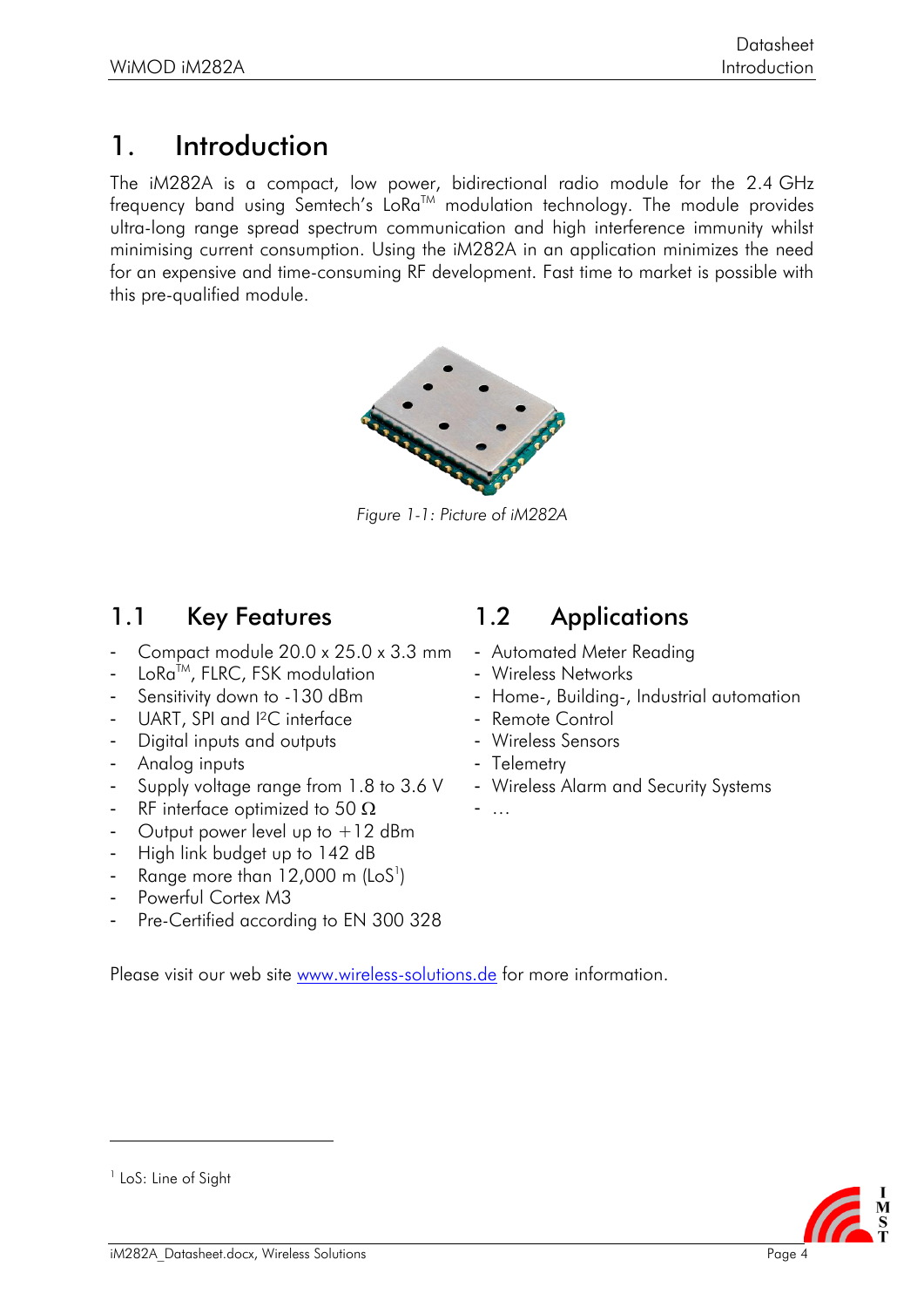## <span id="page-5-0"></span>2. Module Overview

The iM282A is an ultra-long range, high-performance, pre-certified module for wireless communication. It operates in the license free 2.4 GHz ISM frequency band and includes all necessary passive components for wireless communication as depicted in the following figure.



*Figure 2-1: Block Diagram of Radio Module iM282A*

The iM282A uses Semtech's LoRa™ as well as FLRC (Fast Long Range Communication) modulation technique which combine spread spectrum modulation and forward error correction techniques to increase the range and robustness of radio communication links compared with traditional FSK or OOK based modulation. Typically examples of iM282A receive performances are given in the following table.

| Signal Bandwidth [kHz] | <b>Spreading Factor</b> | Sensitivity [dBm] |
|------------------------|-------------------------|-------------------|
| 203                    | 5                       | $-109$            |
| 203                    | 12                      | $-130$            |
| 406                    | 5                       | $-105$            |
| 406                    | 12                      | $-127$            |
| 812                    | 5                       | $-103$            |
| 812                    | 12                      | $-126$            |
| 1,625                  | 5                       | -99               |
| 1,625                  | 12                      | $-120$            |

*Table 2-1: Typically Radio Performance of iM282A*

Additionally to the LoRa<sup>TM</sup> and FLRC modulation it is possible to use (G)FSK modulation.

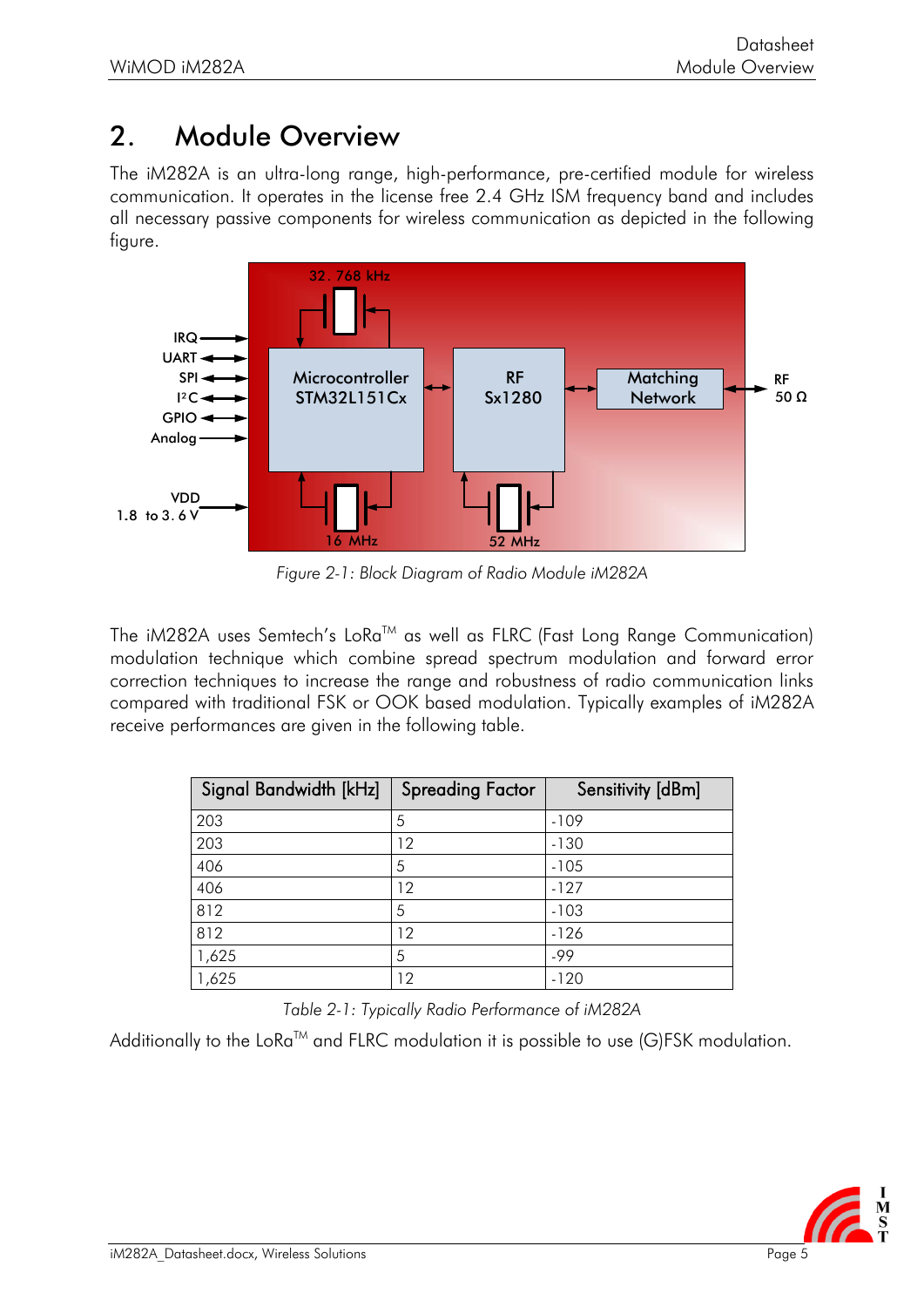

*Figure 2-2: Raw Data Rate and Sensitivity for different operation modes*

The high sensitivity combined with the maximum output power of  $+12$  dBm yields an industry leading link budget.

The module is solderable like a SMD component and can easily be mounted on a simple carrier board with a minimum of required external connections. It is RoHS compliant and pre-qualified in accordance to EN 300 328.

The wide range of capabilities provided by the iM282A can be tested by using the WiMOD Demo Board (part of the WiMOD Starter Kit).

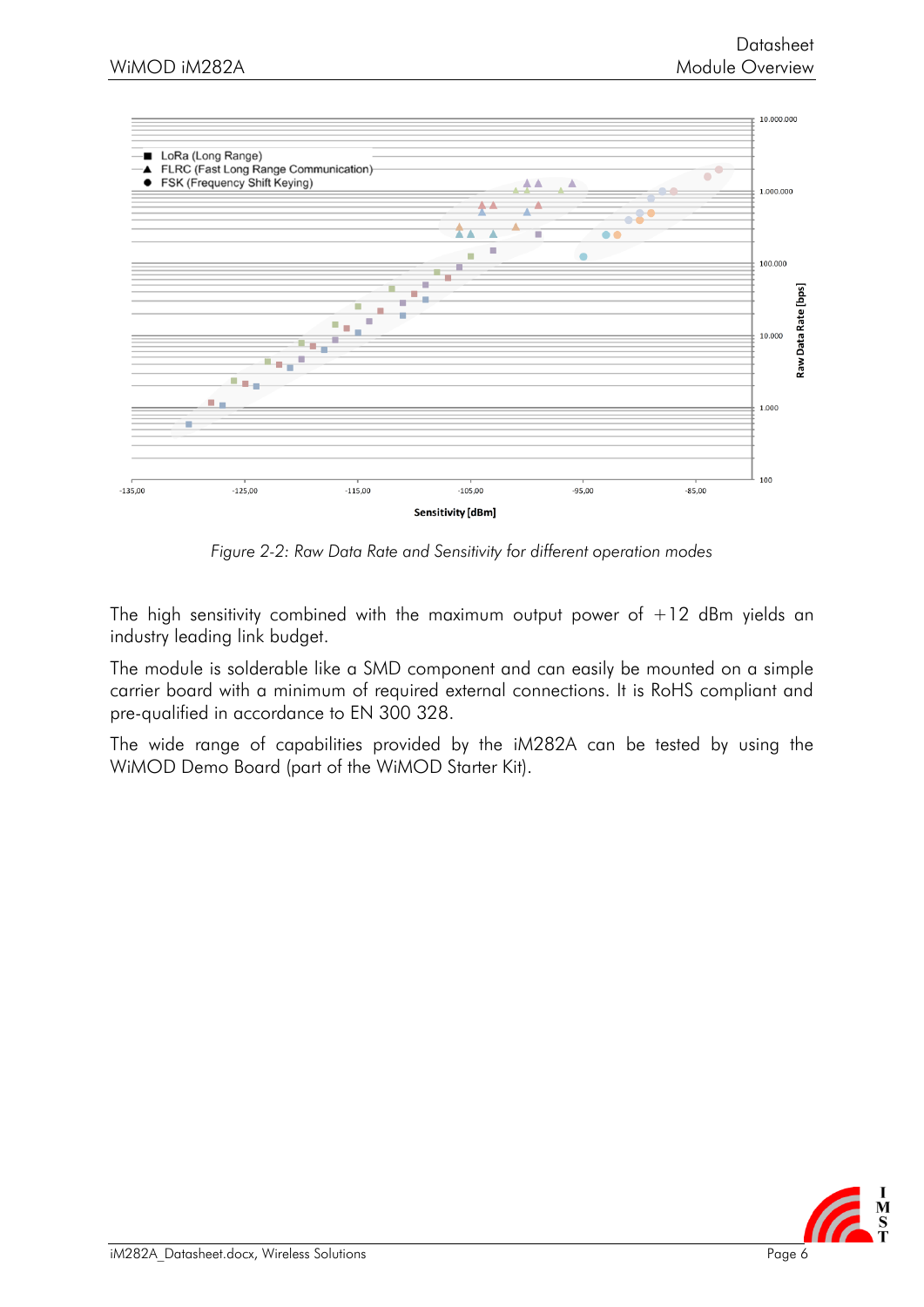## <span id="page-7-0"></span>3. LoRa Modulation Technique

The iM282A uses Semtech's LoRa proprietary spread spectrum modulation technique. This modulation, in contrast to conventional modulation techniques, permits an increase in link budget and increased immunity to in-band interference. It increases the range and robustness of radio communication compared to traditional FSK and OOK modulation.

 $LoRa^{TM}$  also provides significant advantages in both blocking and selectivity, solving the traditional design compromise between range, interference immunity and energy consumption.

In LoRa<sup>TM</sup> mode the iM282A offers four bandwidth options of 203 kHz, 406 kHz, 812 kHz and 1,625 kHz with spreading factors ranging from 5 to 12.

The spread spectrum  $L\circ Ra^{TM}$  modulation is performed by representing each bit of payload information by multiple chips of information. The rate at which the spread information is sent is referred to as the symbol rate (Rs), the ratio between the nominal symbol rate and chip rate is the spreading factor and represents the number of symbols sent per bit of information. The range of parameters which can be configured is given in the following tables.

| <b>Spreading Factor</b> | Chips/Symbol | SNR/[dB] |
|-------------------------|--------------|----------|
| 5                       | 32           | Tbd      |
| 6                       | 64           | Tbd      |
| ⇁                       | 128          | Tbd      |
| 8                       | 256          | Tbd      |
| 9                       | 512          | Tbd      |
| 10                      | 1024         | Tbd      |
| 11                      | 2048         | Tbd      |
| 12                      | 4096         | Tbd      |

*Table 3-1: Spreading Factors of SX1280*

Note that the spreading factor must be known in advance on both transmit and receive sides of the radio link as different spreading factors are orthogonal to each other. Note also the resulting signal to noise ratio (SNR) required at the receiver input. It is the capability to receive signals with negative SNR that increases the sensitivity, so link budget and range, of the LoRa™ receiver.

To further improve the robustness of the radio link iM282A provides cyclic error coding with different coding rates. With using this coding scheme forward error detection and correction can be applied.

| <b>Coding Rate</b> | <b>Cyclic Coding Rate</b> | Overhead Ratio |
|--------------------|---------------------------|----------------|
|                    | 4/5                       | l .25          |
|                    | 4/6                       | .5             |
|                    | 4/7                       | .75            |
|                    | 4/8                       |                |

| Table 3-2: Coding Rate of iM282A |  |
|----------------------------------|--|
|----------------------------------|--|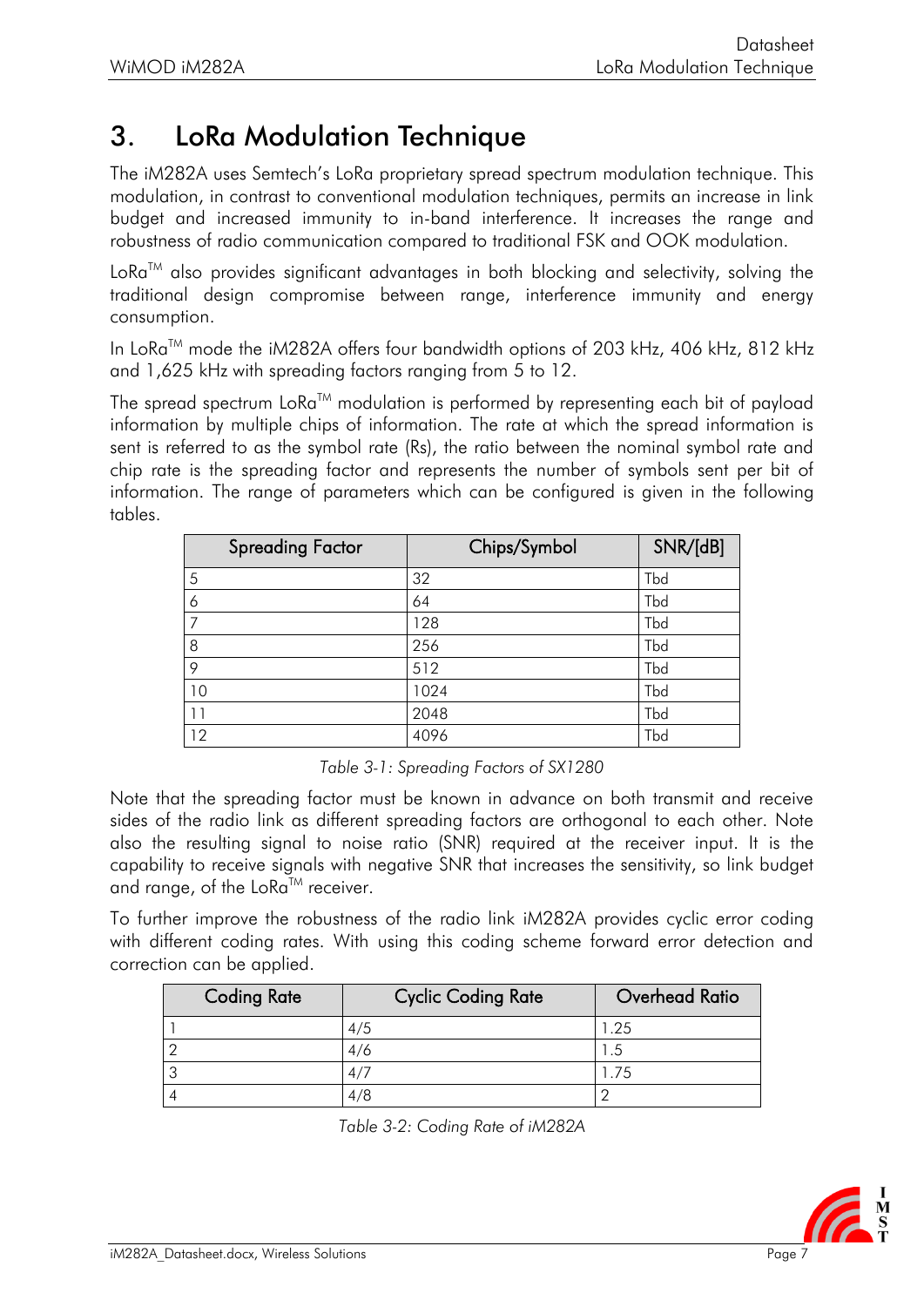## <span id="page-8-0"></span>4. FLRC Modulation Technique

The Fast Long Range Communication (FLRC) modem uses coherent demodulation of GMSK signals with additional forward error correction (FEC) and interleaving techniques. The modulation parameters are accessible by the user and allow high speed communication with an improved link budget of up to 10dB compared to FSK modulation at the same data rate.

#### <span id="page-8-1"></span>4.1 FLRC Modem Bandwidth and Data Rates

The FLRC modem covers data rates from 260 kbps up to 1.3 Mbps with modulation bandwidths from 0.3 MHz to 2.4 MHz. In [Table 4-1](#page-8-2) the valid combinations of possible data rates and bandwidth are shown.

| Symbol                     | <b>RAW Bit Rate [Mbps]</b> | <b>Bandwidth [MHz]</b> |
|----------------------------|----------------------------|------------------------|
| FLRC BR 1 300 BW 1 2 1.3   |                            | 1.2                    |
| FLRC BR 1 040 BW 1 2 1.04  |                            | 1.2                    |
| FLRC BR 0 650 BW 0 6 0.65  |                            | 0.6                    |
| FLRC BR 0 520 BW 0 6 0.52  |                            | 0.6                    |
| FLRC BR 0 325 BW 0 3 0.325 |                            | 0.3                    |
| FLRC BR 0 260 BW 0 3 0.26  |                            | 0.3                    |

<span id="page-8-2"></span>*Table 4-1: Valid FLRC Data Rate and Bandwidth Combinations of iM282A<sup>1</sup>*



<sup>&</sup>lt;sup>1</sup> Values given by SX1280 datasheet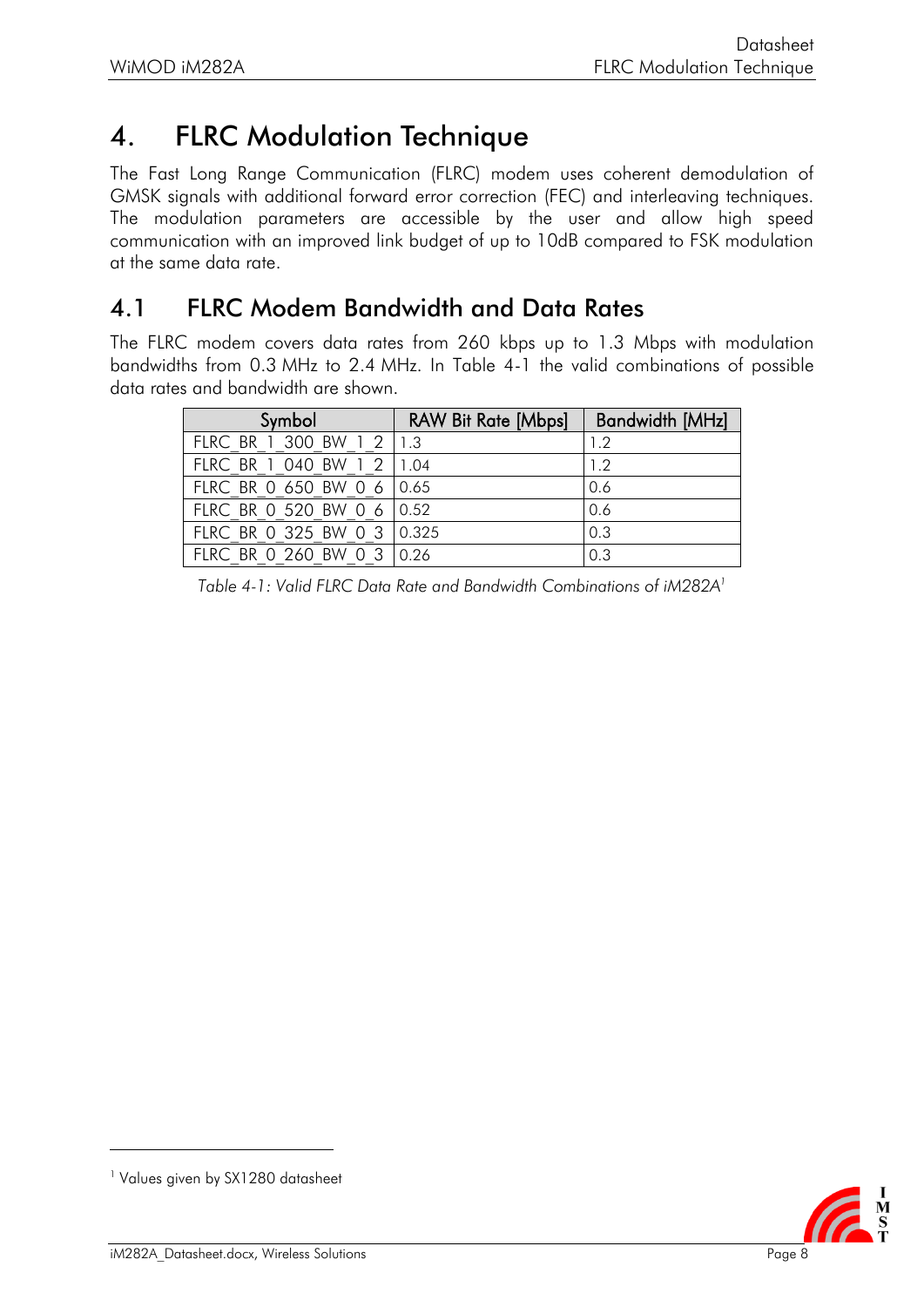Optionally a FEC can be used to improve communication performance which leads to the effective bit rates and sensitivities listed in [Table 4-2.](#page-9-0)

| Symbol                     | <b>RAW Bit Rate</b><br>[Mbps] | <b>Coding Rate</b> | <b>Effective Bit Rate</b><br>[Mbps] | Sensitivity <sup>1</sup><br>[dBm] |
|----------------------------|-------------------------------|--------------------|-------------------------------------|-----------------------------------|
|                            |                               |                    | 1.300                               | $-96$                             |
| FLRC BR 1 300 BW 1 2 1.3   |                               | $\frac{3}{4}$      | 0.975                               | $-100$                            |
|                            |                               | $\frac{1}{2}$      | 0.650                               | -99                               |
|                            |                               |                    | 1.040                               | $-97$                             |
| FLRC BR 1 040 BW 1 2 1.04  |                               | $\frac{3}{4}$      | 0.780                               | $-100$                            |
|                            |                               | $\frac{1}{2}$      | 0.520                               | $-101$                            |
|                            | 0.65                          |                    | 0.650                               | $-99$                             |
| FLRC BR 0 650 BW 0 6       |                               | $\frac{3}{4}$      | 0.488                               | $-103$                            |
|                            |                               | $\frac{1}{2}$      | 0.325                               | $-104$                            |
|                            |                               |                    | 0.520                               | $-100$                            |
| FLRC BR 0 520 BW 0 6       | 0.52                          | $\frac{3}{4}$      | 0.390                               | $-104$                            |
|                            |                               | $\frac{1}{2}$      | 0.260                               | $-104$                            |
|                            |                               |                    | 0.325                               | $-101$                            |
| FLRC BR 0 325 BW 0 3 0.325 |                               | $\frac{3}{4}$      | 0.195                               | $-106$                            |
|                            |                               | $\frac{1}{2}$      | 0.130                               | $-106$                            |
|                            |                               |                    | 0.260                               | $-103$                            |
| FLRC BR 0 260 BW 0 3       | 0.26                          | $\frac{3}{4}$      | 0.195                               | $-105$                            |
|                            |                               | $\frac{1}{2}$      | 0.130                               | $-106$                            |

<span id="page-9-0"></span>*Table 4-2: Data Rates and Sensitivity of FLRC with FEC of iM282A*



<sup>1</sup> Sensitivity values given by SX1280 datasheet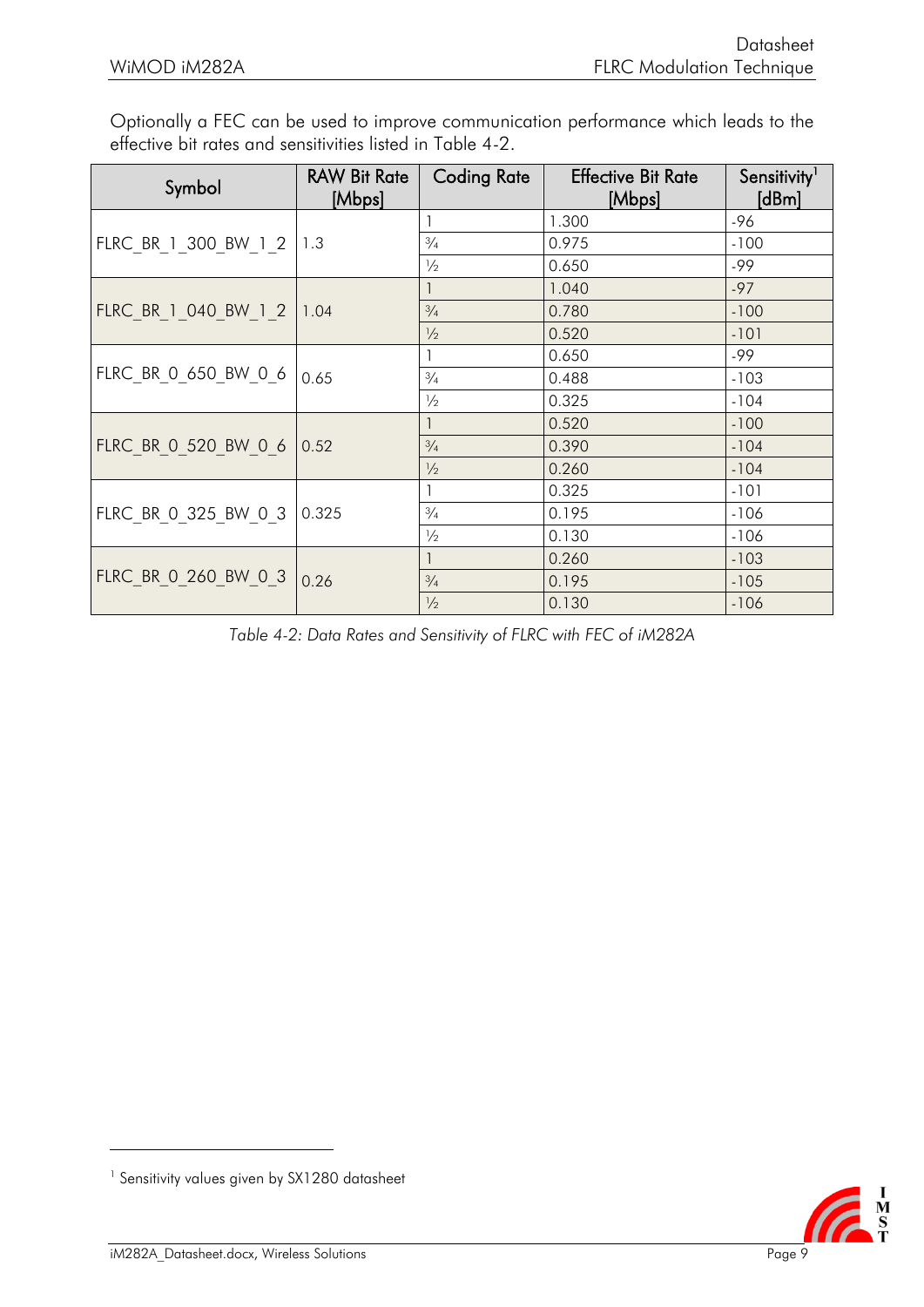## <span id="page-10-0"></span>5. FSK Modulation Technique

- FSK Modem which supports FSK, GFSK, MSK and GMSK modulations
- Physical layer compatible to BT-LE
- Data rates from 125 kbps to 2 Mbps

| Symbol              | <b>RAW Bit Rate</b><br>[Mbps] | <b>Bandwidth</b><br>[MHz] | Sensitivity<br>$\lfloor dBm \rfloor$ |
|---------------------|-------------------------------|---------------------------|--------------------------------------|
| FSK BR 2 000 BW 2 4 | 2.0                           | 2.4                       | $-83$                                |
| FSK BR 1 600 BW 2 4 | 1.6                           | 2.4                       | $-84$                                |
| FSK BR 1 000 BW 2 4 | 1.0                           | 2.4                       | $-87$                                |
| FSK BR 1 000 BW 1 2 | 1.0                           | 1.2                       | $-88$                                |
| FSK BR 0 800 BW 2 4 | 0.8                           | 2.4                       | $-87$                                |
| FSK BR 0 800 BW 1 2 | 0.8                           | 1.2                       | $-89$                                |
| FSK BR 0 500 BW 1 2 | 0.5                           | 1.2                       | $-90$                                |
| FSK BR 0 500 BW 0 6 | 0.5                           | 0.6                       | $-89$                                |
| FSK BR 0 400 BW 1 2 | 0.4                           | 1.2                       | $-91$                                |
| FSK BR 0 400 BW 0 6 | 0.4                           | 0.6                       | $-90$                                |
| FSK BR 0 250 BW 0 6 | 0.25                          | 0.6                       | $-92$                                |
| FSK BR 0 250 BW 0 3 | 0.25                          | 0.3                       | $-93$                                |
| FSK BR 0 125 BW 0 3 | 0.125                         | 0.3                       | $-95$                                |

*Table 5-1: Valid FSK Data Rate and Bandwidth Combinations with Sensitivity of iM282A*

**CERT**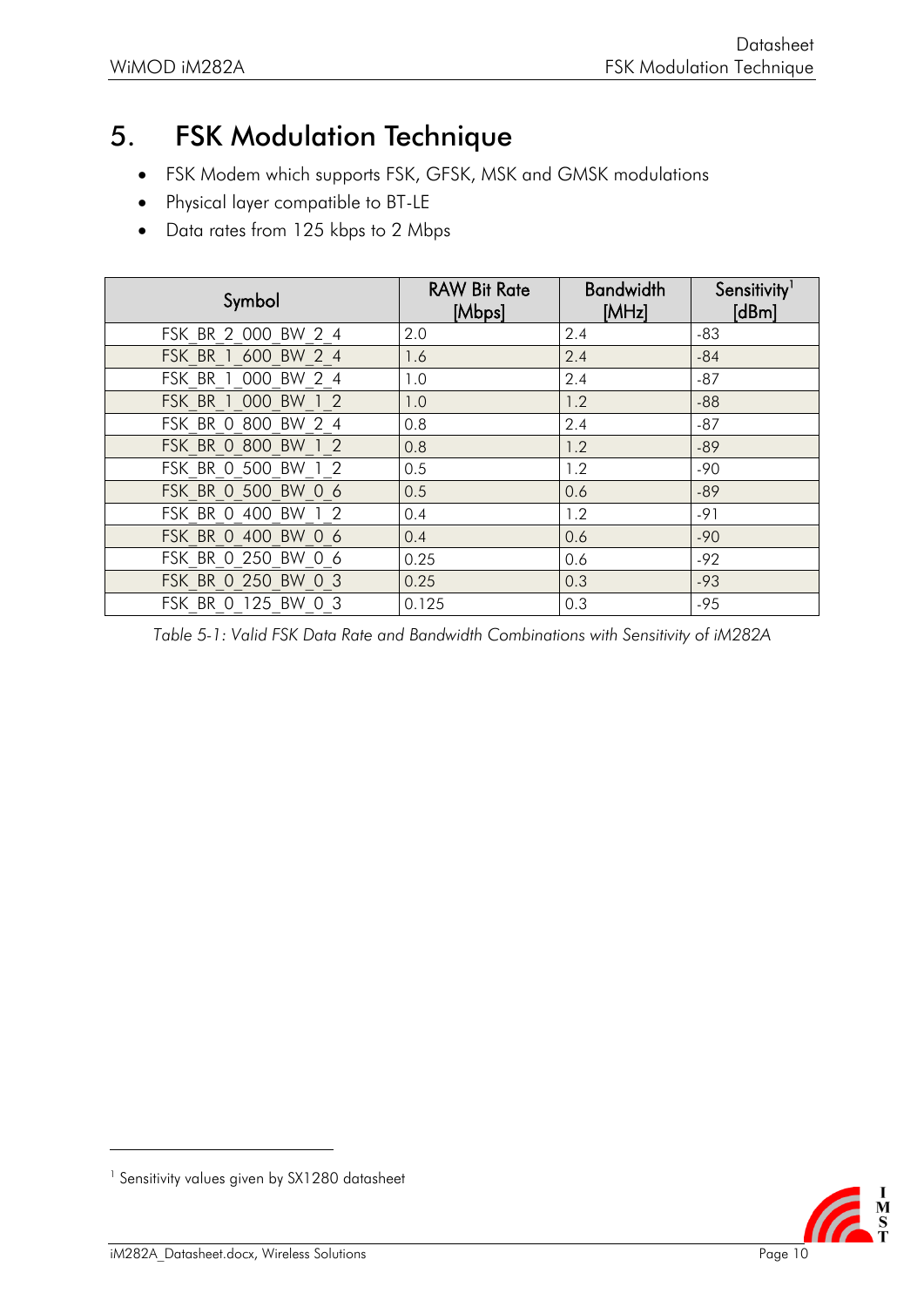## <span id="page-11-0"></span>6. Electrical Characteristics

In the following different electrical characteristics of the iM282A are listed. Furthermore details and other parameter ranges are available on request.

Note: National laws and regulations, as well as their interpretation can vary with the country. In case of uncertainty, it is recommended to contact either IMST's accredited Test Center or to consult the local authorities of the relevant countries.

#### <span id="page-11-1"></span>6.1 Absolute Maximum Ratings

Note: Stress exceeding of one or more of the limiting values listed under "Absolute Maximum Ratings" may cause permanent damage to the radio module.

| Parameter                                                       | Condition | Min    | Typ.           | Max   | Unit            |
|-----------------------------------------------------------------|-----------|--------|----------------|-------|-----------------|
| Supply Voltage (VDD)                                            |           | $-0.3$ | ٠              | 3.9   | V               |
| Storage Temperature                                             |           | $-40$  | $\overline{a}$ | $+85$ | $\rm ^{\circ}C$ |
| <b>Operating Temperature</b>                                    |           | $-40$  | ۰              | $+85$ | $\rm ^{\circ}C$ |
| <b>RF</b> Input Power                                           |           |        |                | $+0$  | dBm             |
| <b>ESD (Human Body Model)</b>                                   |           |        | 2000           |       | V               |
| <b>ESD (Charge Device</b><br>Model)                             |           |        | 500            |       | V               |
|                                                                 |           |        |                |       |                 |
| Notes:                                                          |           |        |                |       |                 |
| 1) Unless otherwise noted, all voltages are with respect to GND |           |        |                |       |                 |

*Table 6-1: Absolute Maximum Ratings*

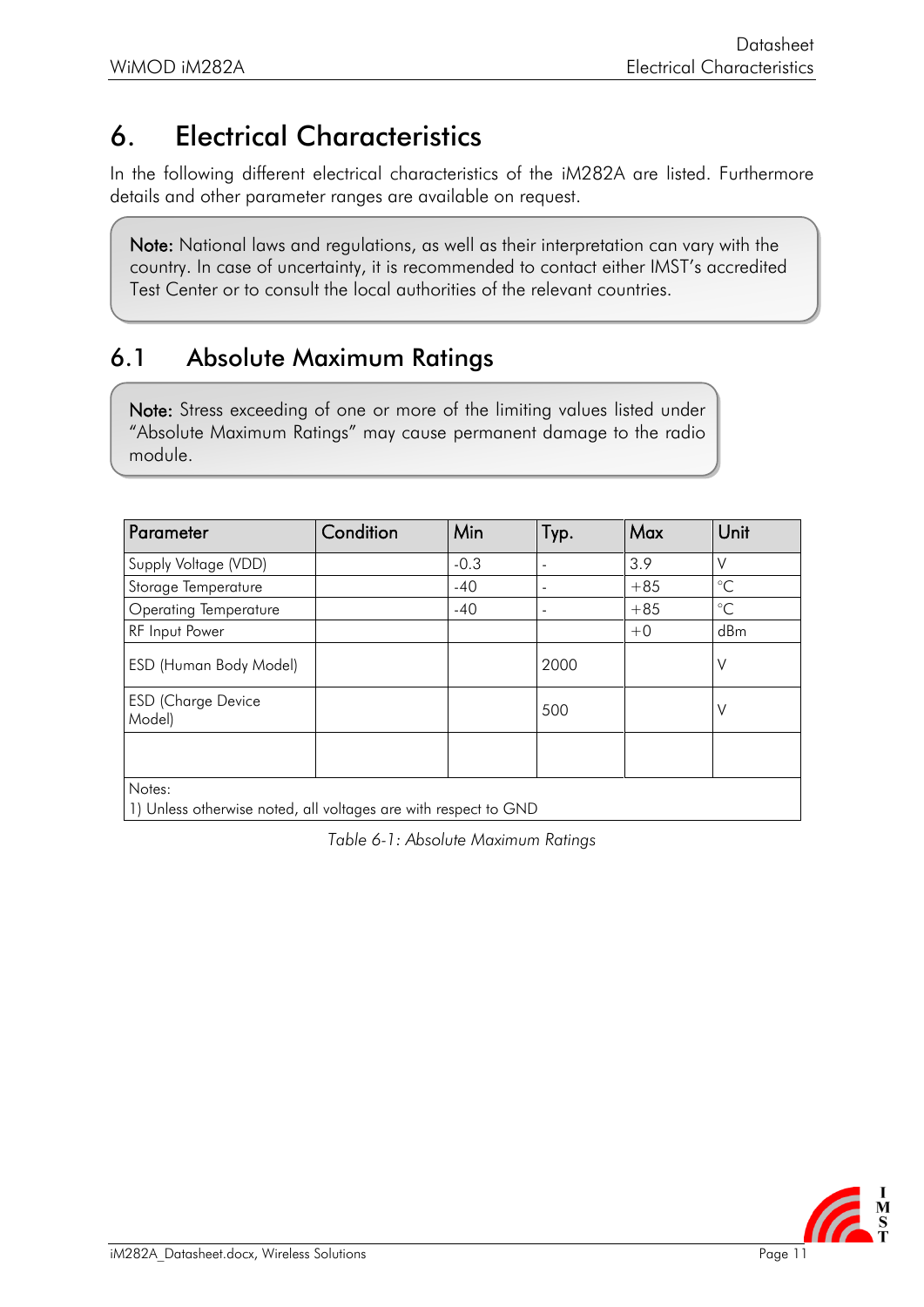## <span id="page-12-0"></span>6.2 Global Electrical Characteristics

 $T = 25^{\circ}$ C, VDD = 3.0 V (typ.) if nothing else stated

| Parameter                                                                                                     | Condition                               |                                    | Min  | Typ.   | Max | Unit            |
|---------------------------------------------------------------------------------------------------------------|-----------------------------------------|------------------------------------|------|--------|-----|-----------------|
| Supply Voltage (VDD)                                                                                          |                                         |                                    |      | 3.0    | 3.6 | V               |
| <b>Current Consumption</b>                                                                                    | RTC off                                 |                                    |      | 0.8    |     | $\mu$ A         |
| Low Power Mode                                                                                                | RTC on                                  |                                    |      | 2.0    |     | μA              |
| <b>Current Consumption</b><br>System IDLE                                                                     |                                         | TRX off mode,<br>$\mu$ C idle mode |      | 5.0    |     | mA              |
| <b>Current Consumption</b><br><b>RECEIVE LoRa</b>                                                             | TRX receive mode,<br>$\mu$ C sleep mode |                                    |      | 9.0    |     | mA              |
| <b>Current Consumption</b><br><b>TRANSMIT</b>                                                                 | <b>TRX</b>                              | Power<br>Setting 8                 |      | 25     |     | mA              |
|                                                                                                               | transmit<br>mode,<br>$\mu$ C sleep      | Power<br>Setting 11                |      | 31     |     | mA              |
|                                                                                                               | mode                                    | Power<br>Setting 13                |      | 34     |     | mA              |
|                                                                                                               | <b>HSE Clock</b>                        |                                    |      | 16     |     | MHz             |
| HSE Clock with PLL<br>MCU operation<br>Multiplex<br>frequency                                                 |                                         |                                    | 32   |        | MHz |                 |
|                                                                                                               | <b>LSE Clock</b>                        |                                    |      | 32.768 |     | kHz             |
| Memory (Flash)                                                                                                | iM282A-L                                |                                    |      | 128    |     | kByte           |
| <b>Flash Memory</b>                                                                                           | Program memory<br>Data memory           |                                    | 10k  |        |     | Erase/          |
| Endurance                                                                                                     |                                         |                                    | 300k |        |     | Write<br>Cycles |
| Memory (RAM)                                                                                                  | iM282A-L                                |                                    |      | 32     |     | kByte           |
| Notes:<br>1) If not other stated, all measurement values are obtained based on firmware "WiMOD<br>$LRBase+$ " |                                         |                                    |      |        |     |                 |

*Table 6-2: General Characteristics*

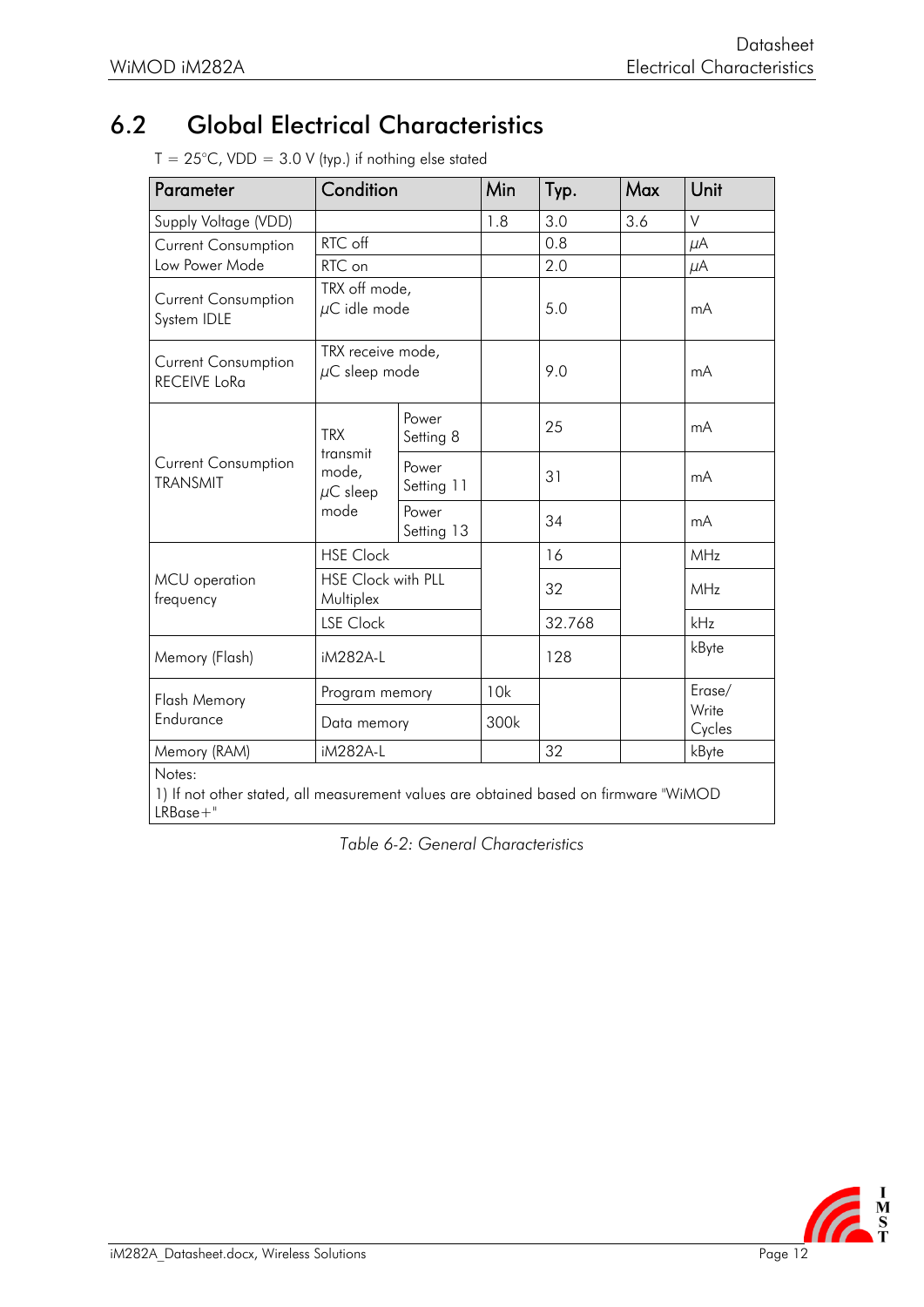## <span id="page-13-0"></span>6.3 Module Interface Characteristics

| $T = 25^{\circ}$ C, VDD = 3 V (typ.) if nothing else stated |  |  |  |  |  |  |  |  |  |
|-------------------------------------------------------------|--|--|--|--|--|--|--|--|--|
|-------------------------------------------------------------|--|--|--|--|--|--|--|--|--|

| Parameter                             | Condition                                                       | Min                       | Typ.  | Max       | Unit   |
|---------------------------------------|-----------------------------------------------------------------|---------------------------|-------|-----------|--------|
| Digital output voltage                | $1.8 V < VDD < 2.7 V$ ,<br>$4 \text{ mA}$ (max)                 | VDD -0.45<br>$VDD -0.4$   |       |           | $\vee$ |
| (high level)                          | 2.7 V < VDD < 3.6 V,<br>8 mA (max)                              |                           |       |           |        |
| Digital output voltage                | $1.8 V < VDD < 2.7 V$ ,<br>$4 \text{ mA}$ (max)                 |                           |       | 0.45      | ٧      |
| (low level)                           | 2.7 V < VDD < 3.6 V,<br>8 mA (max)                              |                           |       | 0.4       |        |
|                                       | <b>BOOT0</b>                                                    | $0.15 \text{ VDD} + 0.56$ |       |           | V      |
| Digital input voltage<br>(high level) | 5 V tolerant IOs                                                | $0.39 \text{ VDD} + 0.59$ |       |           | $\vee$ |
|                                       | Other IOs                                                       | $0.45 \text{ VDD} + 0.38$ |       |           | $\vee$ |
| Digital input voltage<br>(low level)  | BOOT0                                                           |                           |       | 0.14 VDD  | V      |
|                                       | Other IOs                                                       |                           |       | $0.3$ VDD | $\vee$ |
| UART baud rate                        |                                                                 |                           | 115.2 |           | kbps   |
| Notes:                                |                                                                 |                           |       |           |        |
|                                       | 1) Unless otherwise noted, all voltages are with respect to GND |                           |       |           |        |

*Table 6-3: Module Interface Characteristics*

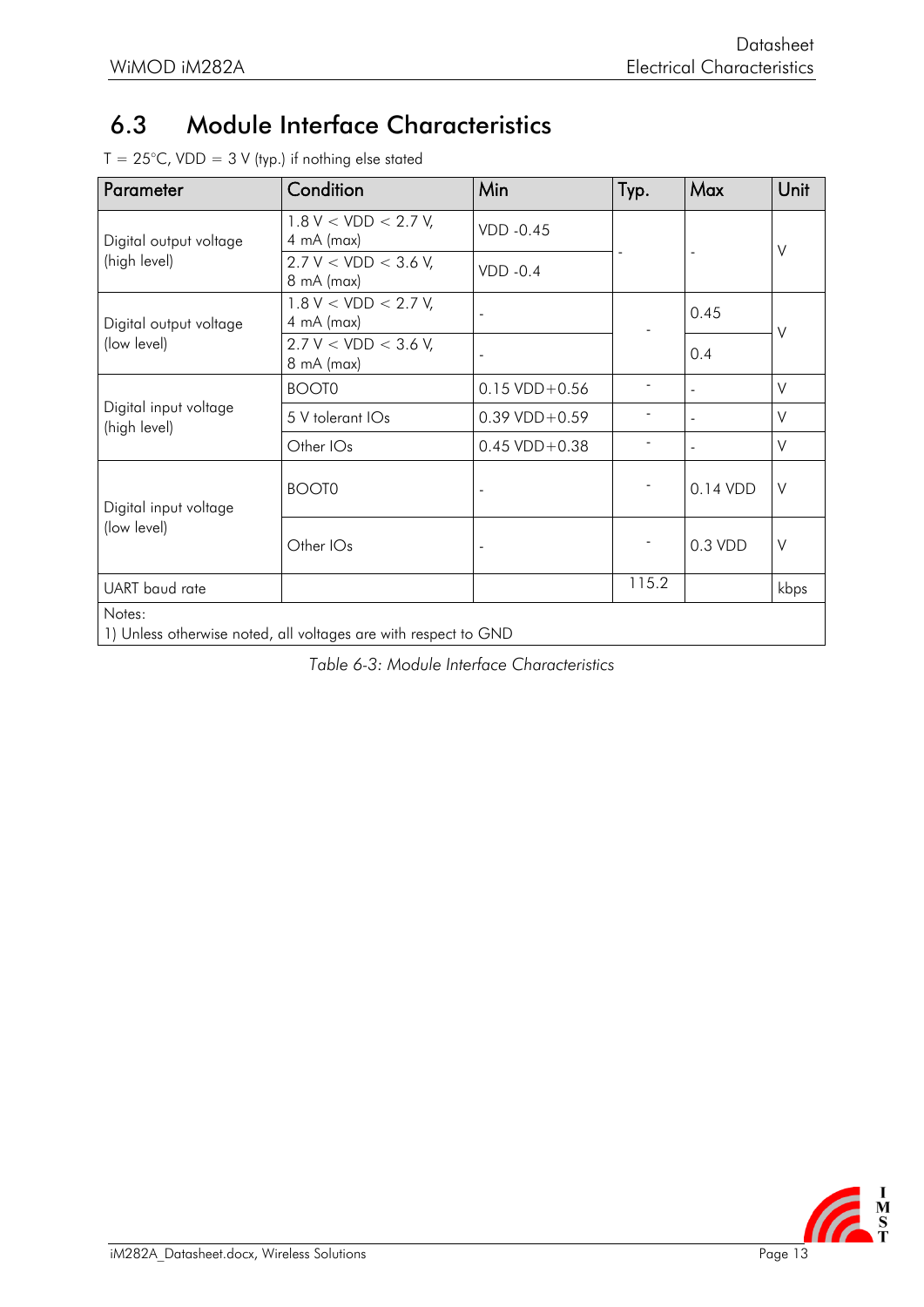## <span id="page-14-0"></span>6.4 RF Characteristics

#### <span id="page-14-1"></span>6.4.1 Transmitter RF Characteristics

The iM282A has an excellent transmitter performance as given by [Table 6-4.](#page-14-2) For further details, refer to [Figure](#page-14-3) 6-1 which gives an overview of RF output power levels versus power level settings and its current consumption with microcontroller in sleep mode.

| Parameter                                        | Condition                 | Min  | Typ.    | Max  | Unit       |
|--------------------------------------------------|---------------------------|------|---------|------|------------|
| Frequency Range                                  |                           | 2400 |         | 2482 | <b>MHz</b> |
|                                                  | Power Setting 8           |      | 8       |      | dBm        |
| RF Output Power <sup>1</sup>                     | Power Setting 11          |      | 10      |      | dBm        |
|                                                  | Power Setting 13          |      | $12 \,$ |      | dBm        |
| <b>Modulation Techniques</b>                     | LoRa™, FLRC, FSK          |      |         |      |            |
| <b>TX Frequency Variation</b><br>vs. Temperature | $-40$ to $+85^{\circ}$ C. |      | ±20     |      | kHz        |
| TX Power Variation vs.<br>Temperature            |                           |      | ±0.8    |      | dB         |

 $T = 25^{\circ}$ C, VDD = 3 V (typ.), 2440 MHz if nothing else stated

*Table 6-4: Transmitter RF Characteristics*

<span id="page-14-2"></span>

*Figure 6-1: RF output power level and current consumption<sup>2</sup> versus power stages from -18 to 13 @ 25°C*



<span id="page-14-3"></span>

<sup>&</sup>lt;sup>1</sup> For RED compliance the maximum radiated power has to be limited, see chapter [9.2](#page-19-2)

 $2$  Current consumption is a mean value of currents though the whole voltage supply range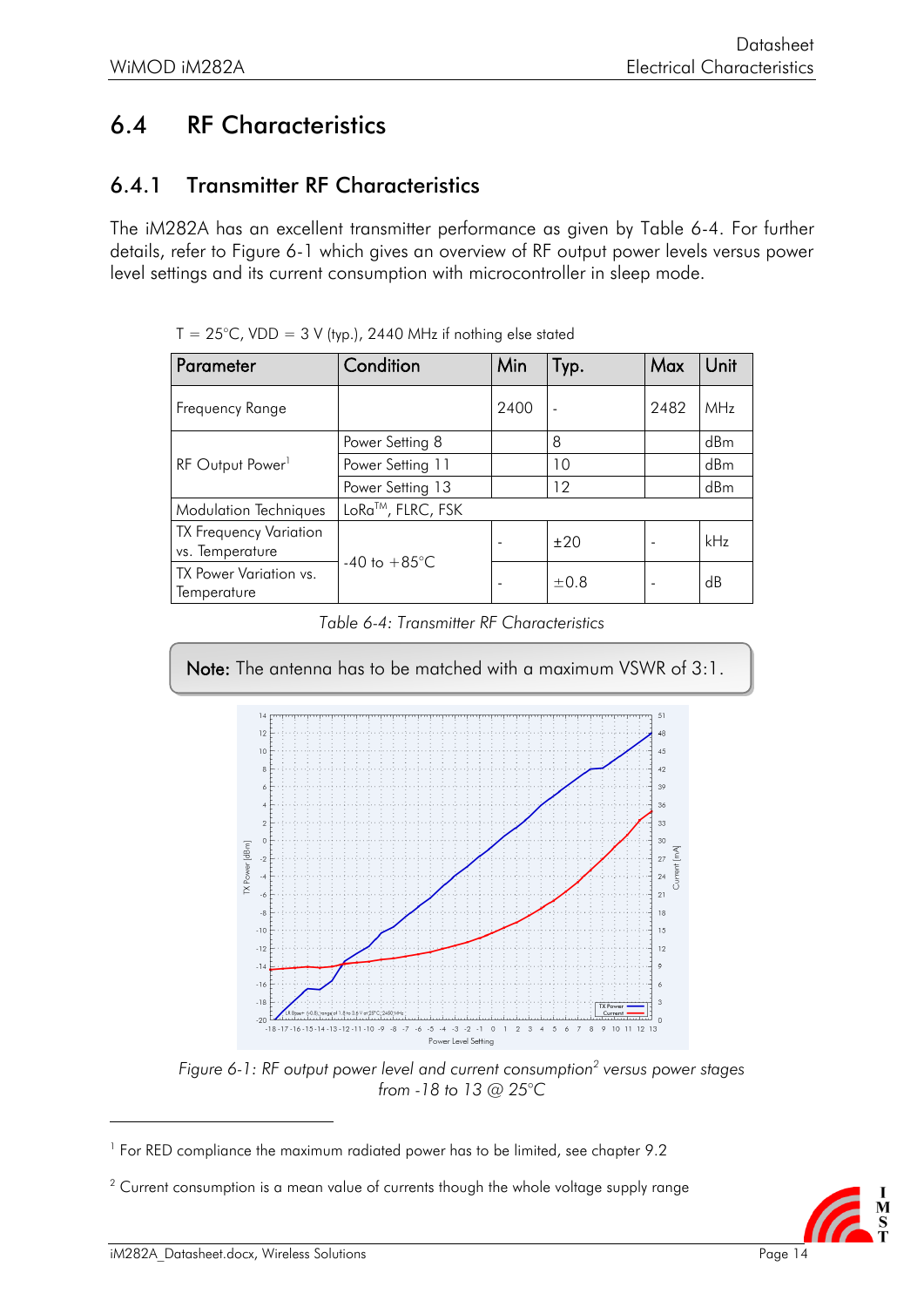## <span id="page-15-0"></span>7. Module Package

In the following the iM282A module package is described. This description includes the iM282A pinout as well as the modules dimensions. Furthermore a recommendation for a suitable footprint is given, which should be used for further mounting on appropriate carrier boards.

#### <span id="page-15-1"></span>7.1 Pinout Description

[Figure 7-1](#page-15-2) depicts a description of the iM282A's pads on the bottom side. The figure shows the module with its pinout in top view (right figure). A detailed description of the individual pins can be found in [Table 7-1: iM282A](#page-16-0) Pinout Table.



<span id="page-15-2"></span>*Figure 7-1: Description of iM282A module pins and top view*

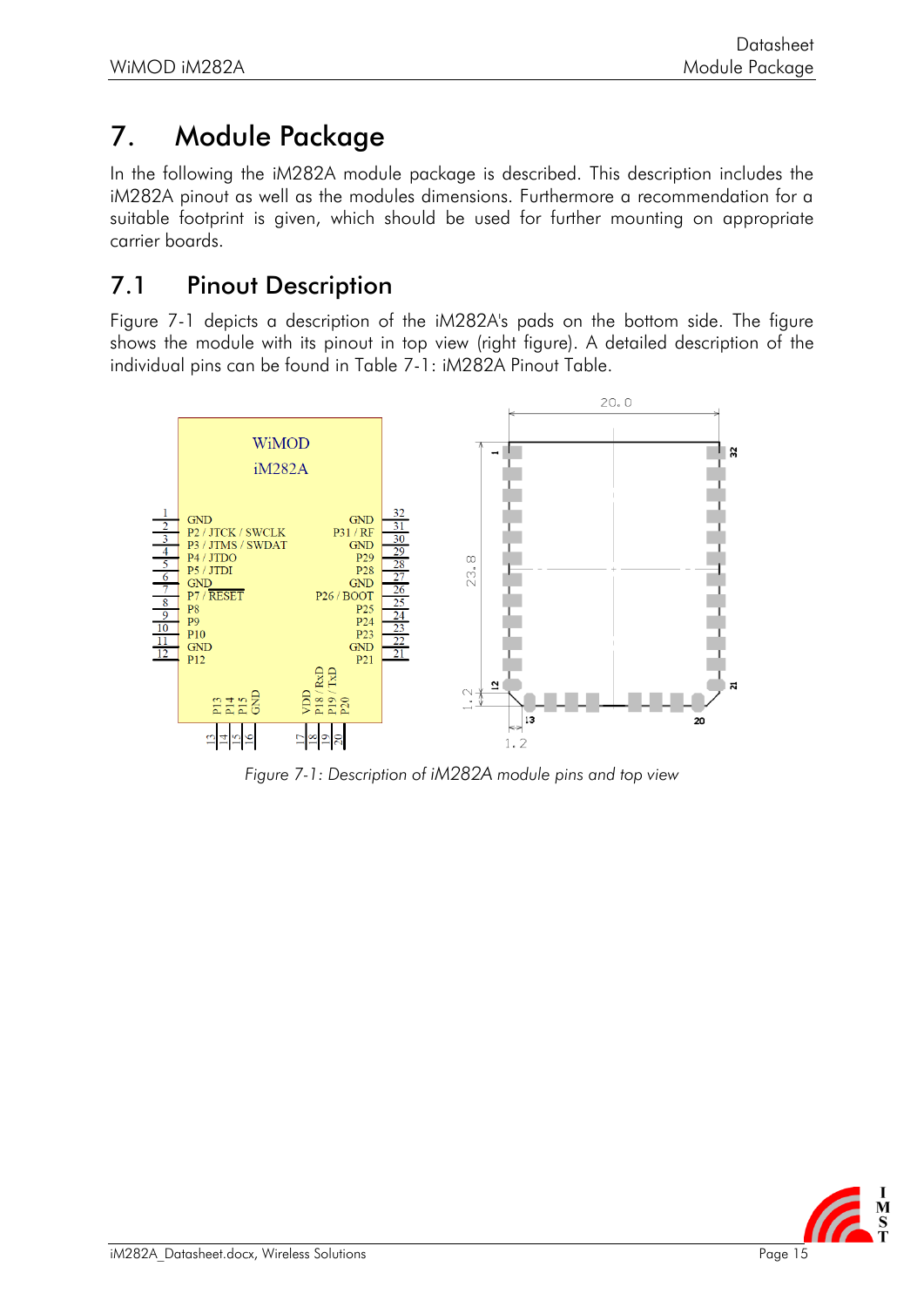| <b>PIN</b>       | <b>PIN</b><br>Name | PIN Type                    | <b>MCU Pin</b><br>(number) | 5V<br>Tolerance | Description                                                    |
|------------------|--------------------|-----------------------------|----------------------------|-----------------|----------------------------------------------------------------|
| 1                | <b>GND</b>         | Supply                      |                            |                 | Ground connection                                              |
| $\overline{2}$   | P <sub>2</sub>     | <b>DIN/OUT</b>              | PA 14 (P37)                | Yes             | Digital IO / JTCK / SWCLK                                      |
| 3                | P3                 | D IN/OUT                    | PA 13 (P34)                | Yes             | Digital IO / JTMS / SWDIO                                      |
| $\overline{4}$   | P <sub>4</sub>     | D IN/OUT                    | PB 3 (P39)                 | Yes             | Digital IO / JTDO                                              |
| 5                | P <sub>5</sub>     | D IN/OUT                    | PA 15 (P38)                | Yes             | Digital IO / JTDI                                              |
| $\acute{\rm{o}}$ | <b>GND</b>         | Supply                      |                            |                 | Ground connection                                              |
| $\overline{7}$   | nReset             | D IN                        | NRST (P7)                  | No              | NReset, internally pulled-up by 47 $k\Omega$                   |
| 8                | P8                 | D IN/OUT                    | PA 11 (P32)                | Yes             | Digital IO / USART1-CTS                                        |
| 9                | P <sub>9</sub>     | D IN/OUT                    | PA 12 (P33)                | Yes             | Digital IO / USART1-RTS                                        |
| 10               | P10                | D IN/OUT                    | PB7 (P43)                  | Yes             | Digital IO / TIM4 Ch2                                          |
| 11               | GND                | Supply                      |                            |                 | Ground connection                                              |
| 12               | P12                | D IN/OUT, A IN              | PB 14 (P27)                | Yes             | Digital IO / SPI2 MISO / ADC IN20                              |
| 13               | P13                | D IN/OUT, A IN              | PB 15 (P28)                | Yes             | Digital IO / SPI2 MOSI / ADC IN21                              |
| 14               | P14                | D IN/OUT, A IN              | PB 13 (P26)                | Yes             | Digital IO / SPI2 CLK / ADC IN19                               |
| 15               | P15                | D IN/OUT, A IN              | PB 12 (P25)                | Yes             | Digital IO / SPI2 NSS / ADC IN18                               |
| 16               | GND                | Supply                      |                            | $\Box$          | Ground connection                                              |
| 17               | VDD                | Supply                      |                            | $\overline{a}$  | Supply voltage                                                 |
| 18               | RxD                | D IN/OUT                    | PA 10 (P31)<br>PB 6 (P42)  | Yes             | Digital IO / USART1-RX                                         |
| 19               | TxD                | D IN/OUT                    | PA 9 (P30)                 | Yes             | Digital IO / USART1-TX                                         |
| 20               | P <sub>20</sub>    | D IN/OUT                    | PA 8 (P29)                 | Yes             | Digital IO                                                     |
| 21               | P21                | D IN/OUT                    | PB 8 (P45)                 | Yes             | Digital IO / I2C1-SCL                                          |
| 22               | <b>GND</b>         | Supply                      |                            |                 | Ground connection                                              |
| 23               | P23                | <b>DIN/OUT</b>              | PB 9 (P46)                 | Yes             | Digital IO / I2C1-SDA                                          |
| 24               | P <sub>24</sub>    | D IN/OUT, A IN              | PC 13 (P2)                 | Yes             | Digital IO / ADC_IN1                                           |
| 25               | P <sub>25</sub>    | D IN/OUT, A IN              | PA 0 (P10)                 | Yes             | Digital IO / WKUP1 / ADC IN0                                   |
| 26               | P <sub>26</sub>    | D IN                        | BOOTO (P44)                | No              | Bootloader Pin 0, internally<br>pulled-down by 47 $k\Omega$    |
| $27\,$           | GND                | Supply                      |                            |                 | Ground connection                                              |
| 28               | P <sub>28</sub>    | D IN/OUT, A IN   PA 2 (P12) |                            | Yes             | Digital IO / ADC IN2, USART2-TX                                |
| 29               | P <sub>29</sub>    | D IN/OUT, A IN              | PA 3 (P13)                 | No              | Digital IO / ADC IN3                                           |
| 30               | <b>GND</b>         | Supply                      |                            |                 | Ground connection                                              |
| 31               | P31                | RF                          |                            |                 | External 50 $\Omega$ port for monostatic<br>antenna connection |
| 32               | GND                | Supply                      |                            | $\frac{1}{2}$   | Ground connection                                              |

<span id="page-16-0"></span>*Table 7-1: iM282A Pinout Table*

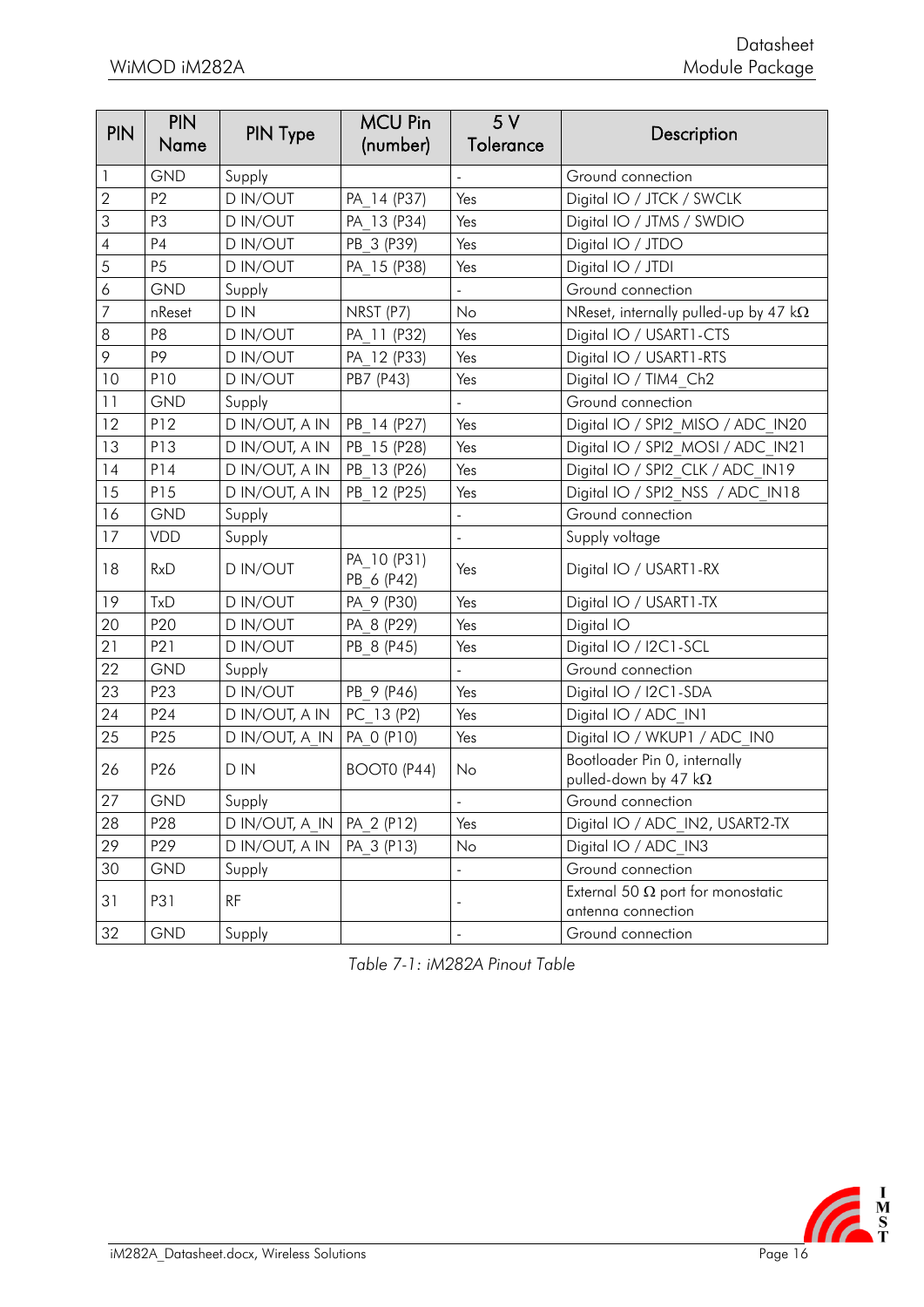#### <span id="page-17-0"></span>7.2 Module Dimensions

The outer dimensions of the iM282A are given by [Figure](#page-17-2) 7-2 and [Figure](#page-17-3) 7-3. The height of the iM282A is typically 3.3 mm.



*Figure 7-2: Outer Dimensions of the iM282A (top view)*

#### <span id="page-17-2"></span><span id="page-17-1"></span>7.3 Recommended Footprint

According to Chapter [7.2,](#page-17-0) a recommendation for the footprint of the iM282A is given by [Figure](#page-17-3) 7-3.



<span id="page-17-3"></span>*Figure 7-3: Recommended footprint of the iM282A (top view)*

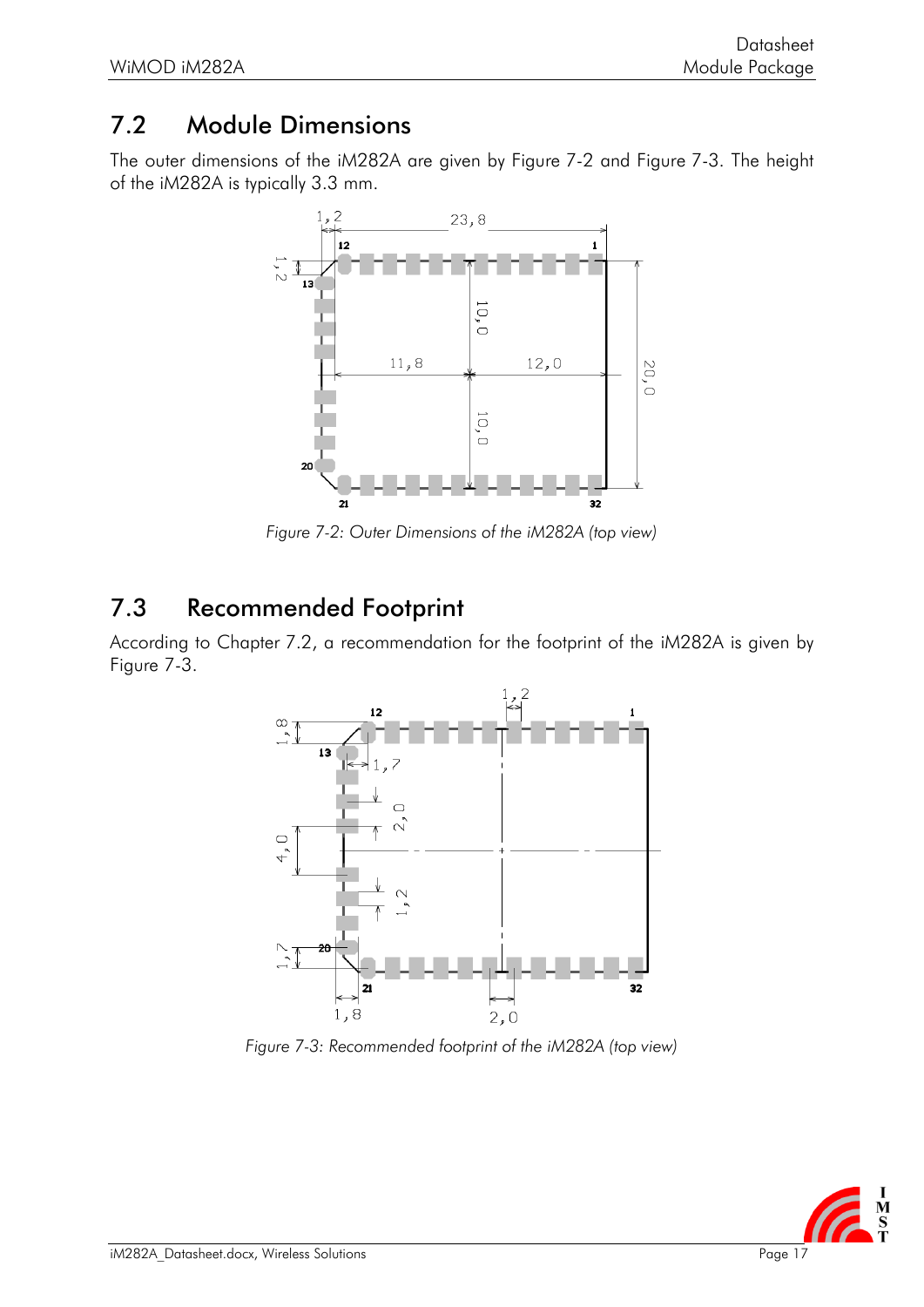## <span id="page-18-0"></span>8. Module Interface Characteristics

#### <span id="page-18-1"></span>8.1 Programming Interface

For programming the module with special firmware versions, there are two types of interfaces supported: A SWD/JTAG-interface, which require a special programmer, as well as a bootloader-interface, for updating the modules firmware via UART-interface. For more details refer to  $[3]$ .

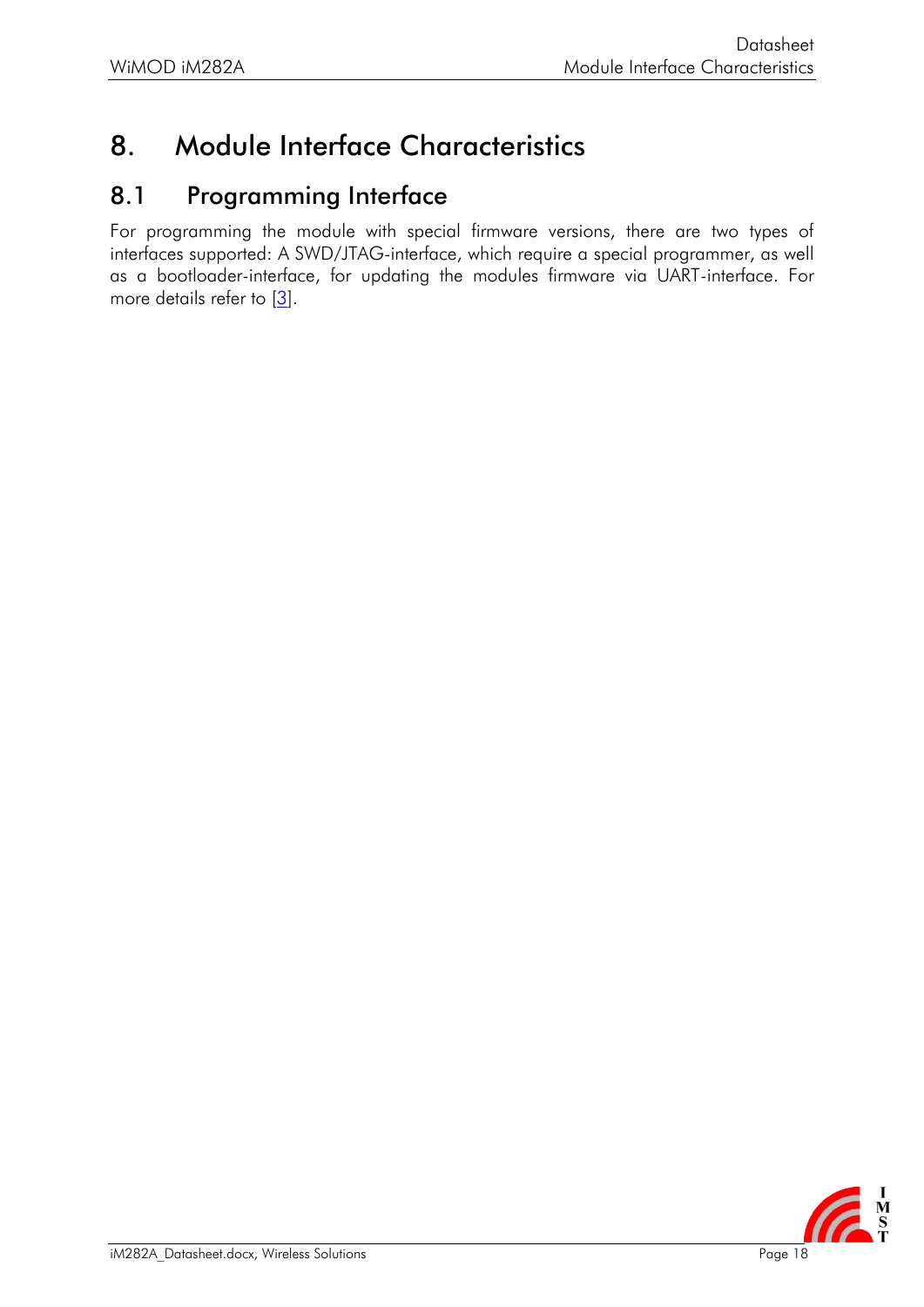## <span id="page-19-0"></span>9. Integration Guide

The iM282A provides 32 connectors as described in Chapter [7.](#page-15-0) For integrating the iM282A into an environment, a typically circuit as given in Chapter [9.1](#page-19-1) can be used. While designing the PCB Layout, the recommendations of Chapter [9.3](#page-20-0) should be applied, as well as the recommendation for soldering in Chapter [9.4.](#page-21-0)

#### <span id="page-19-1"></span>9.1 Typical Application Schematic



*Figure 9-1: Typical Application Schematic for iM282A*

#### <span id="page-19-2"></span>9.2 RED-Compliant Settings

RED pre-certification was done based on the WiMOD SK-282A Starter Kit with an antenna giving 0 dBi gain. Due to special requirements of the RED certification the current output power is limited by software to +8 dBm with respect to extreme conditions. The usage of higher output power of up to  $+12$  dBm can be achieved in improving the current software.

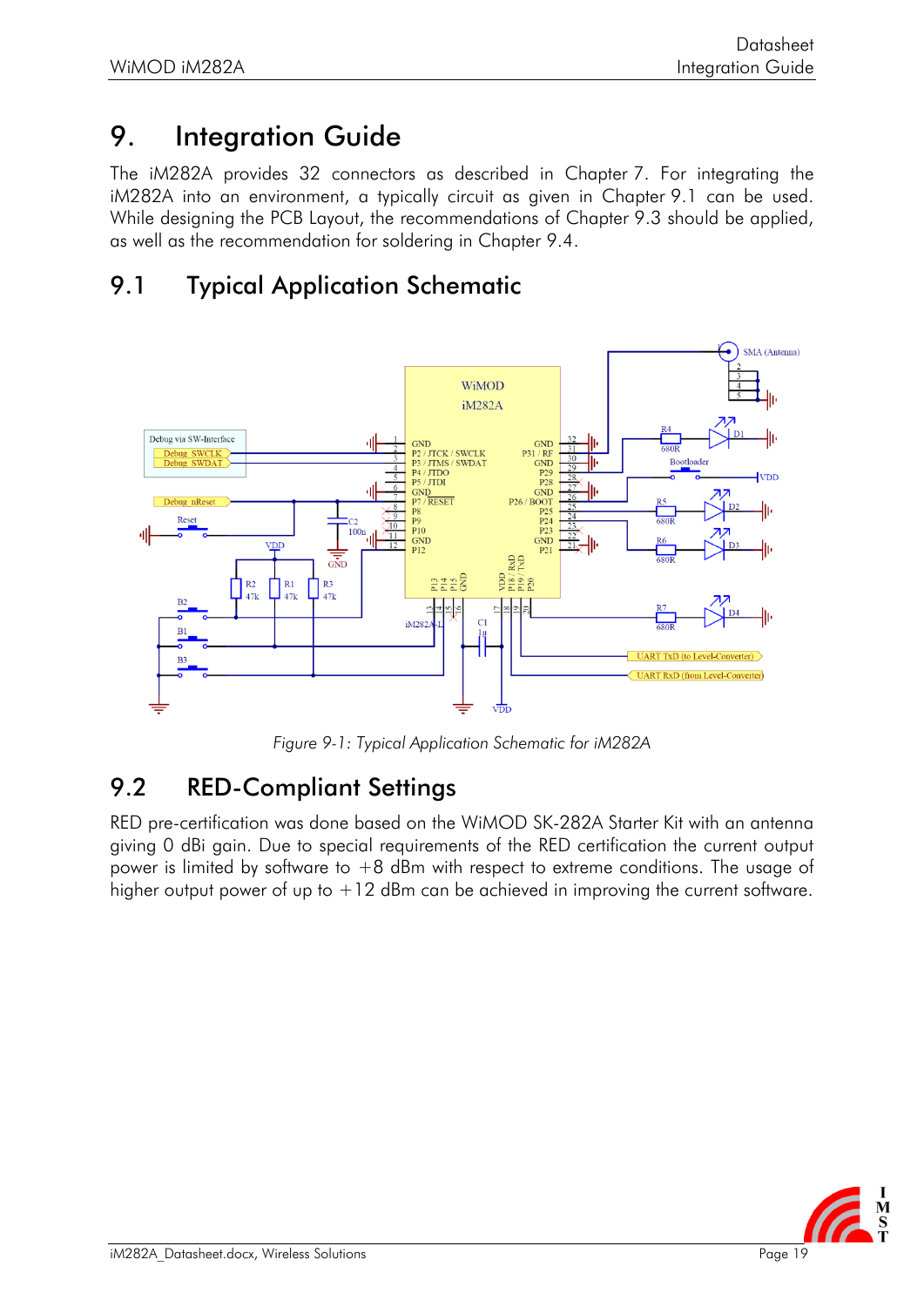#### <span id="page-20-0"></span>9.3 PCB Design Recommendation

The Top Layer of the carrier board should be kept free of tracks and vias under the iM282A because there are some test pads on the bottom side of the module which are not covered by solder resist.

All GND pads of the module should be connected via low impedance path to GND.

The iM282A's RF interface is already matched to 50  $\Omega$ . By using an adequate 50  $\Omega$  antenna, no additional matching components are required $^{\text{\tiny{l}}}$ . For an ideal signal transmission between the modules RF pad and the antenna, the transmission line should be as short as possible and represent an impedance of 50  $\Omega$ .

Note: Disregarding this recommendation can affect the RF performance respective RF output power, sensitivity and unwanted emissions.

This impedance depends on frequency and PCB structure. It is recommended to use a coplanar waveguide with lower ground plane (CPWG) structure, to reduce effects of electromagnetic fields. The impedance of transmission lines for grounded CPWG is basically affected by height H and material of the substrate, gap G between transmission line and ground on the top layer, as well as width W and thickness T of the transmission lines [\(Figure](#page-20-1) 9-2).



*Figure 9-2: Structure of a grounded CPWG*

<span id="page-20-1"></span>Assuming a frequency of approx. 2.4 GHz, FR4 ( $\varepsilon \approx 4.3$ ) as substrate material, copper as conductor material,  $G = 0.4$  mm and  $T = 35 \mu m$ , the recommended width of the transmission line is given by [Table](#page-20-2) 9-1.

| $H$ [mm] | $/$ [mm] |
|----------|----------|
| 0        |          |
| Ô        | 8        |

*Table 9-1: Recommended width of transmission line<sup>2</sup> for CPWG and 2.4 GHz*

<span id="page-20-2"></span>For exact dimension definition please contact your PCB supplier.

 $^2$  The calculation is only valid if the transmission line is not routed below the iM282A



<sup>&</sup>lt;sup>1</sup> In other case a special matching network is required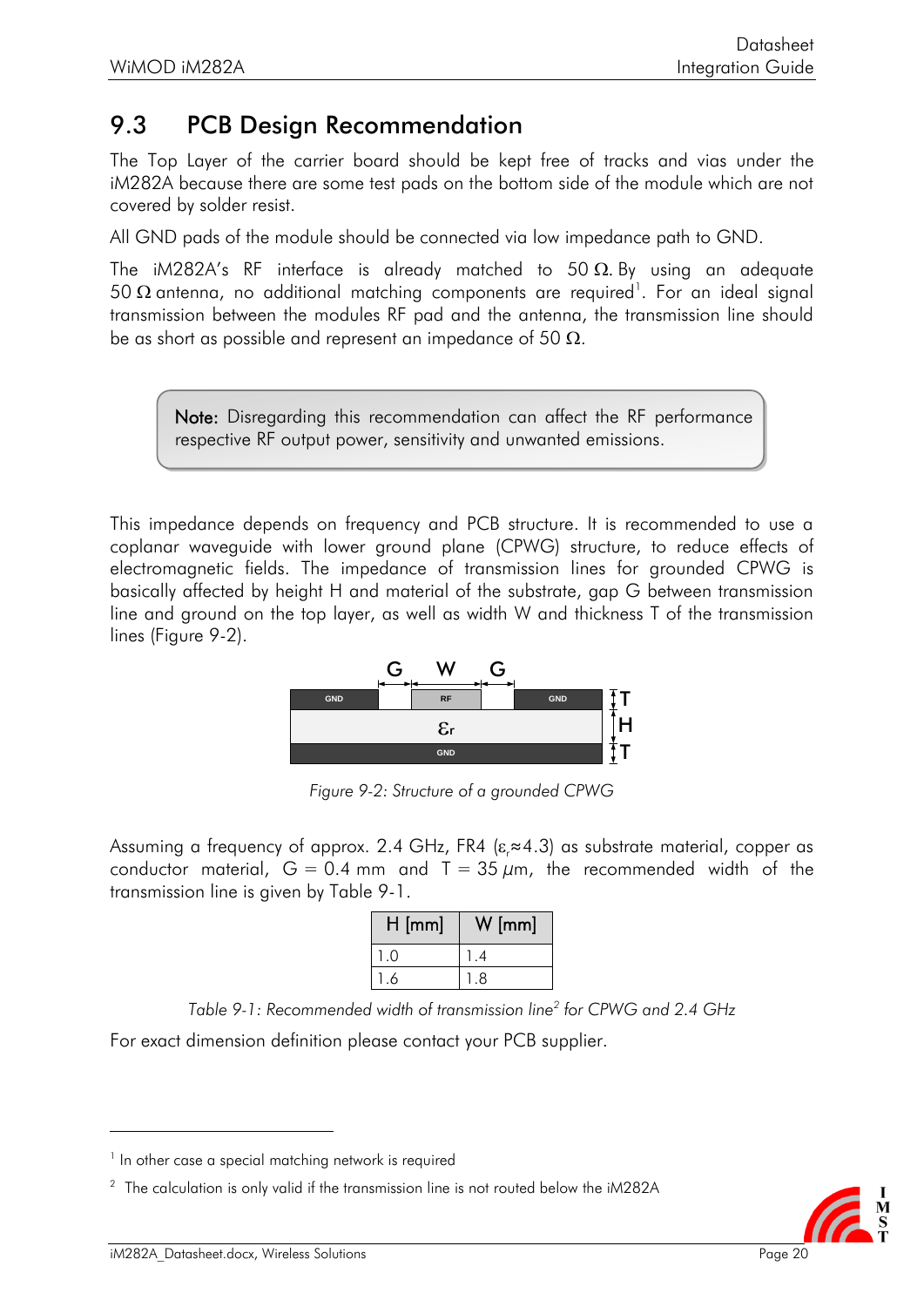#### <span id="page-21-0"></span>9.4 Recommended Soldering Conditions

An example of the temperature profile for the soldering process of the iM282A is depicted in [Figure](#page-21-1) 9-3 with the corresponding values as given by [Table](#page-21-2) 9-2. The temperature values should not exceed the limits.



*Figure 9-3: Soldering Profile*

<span id="page-21-1"></span>

| Phase        | <b>Pb-Free Conditions</b>                        |
|--------------|--------------------------------------------------|
| Preheating   | $t_{PH} = 120s$<br>$T_{PH} = 160 - 180^{\circ}C$ |
| Primary heat | $t_1 = 60s$<br>$T_1 = 220$ °C                    |
| Peak         | $t_2 = 10s$ (max)<br>$T_2 = 255^{\circ}C$        |

<span id="page-21-2"></span>*Table 9-2: Recommended Soldering Parameter for Temperature and Timing*

Note: The quality of the soldering process depends on several parameters, e.g. soldering paste, carrier board design, fabrication equipment,...

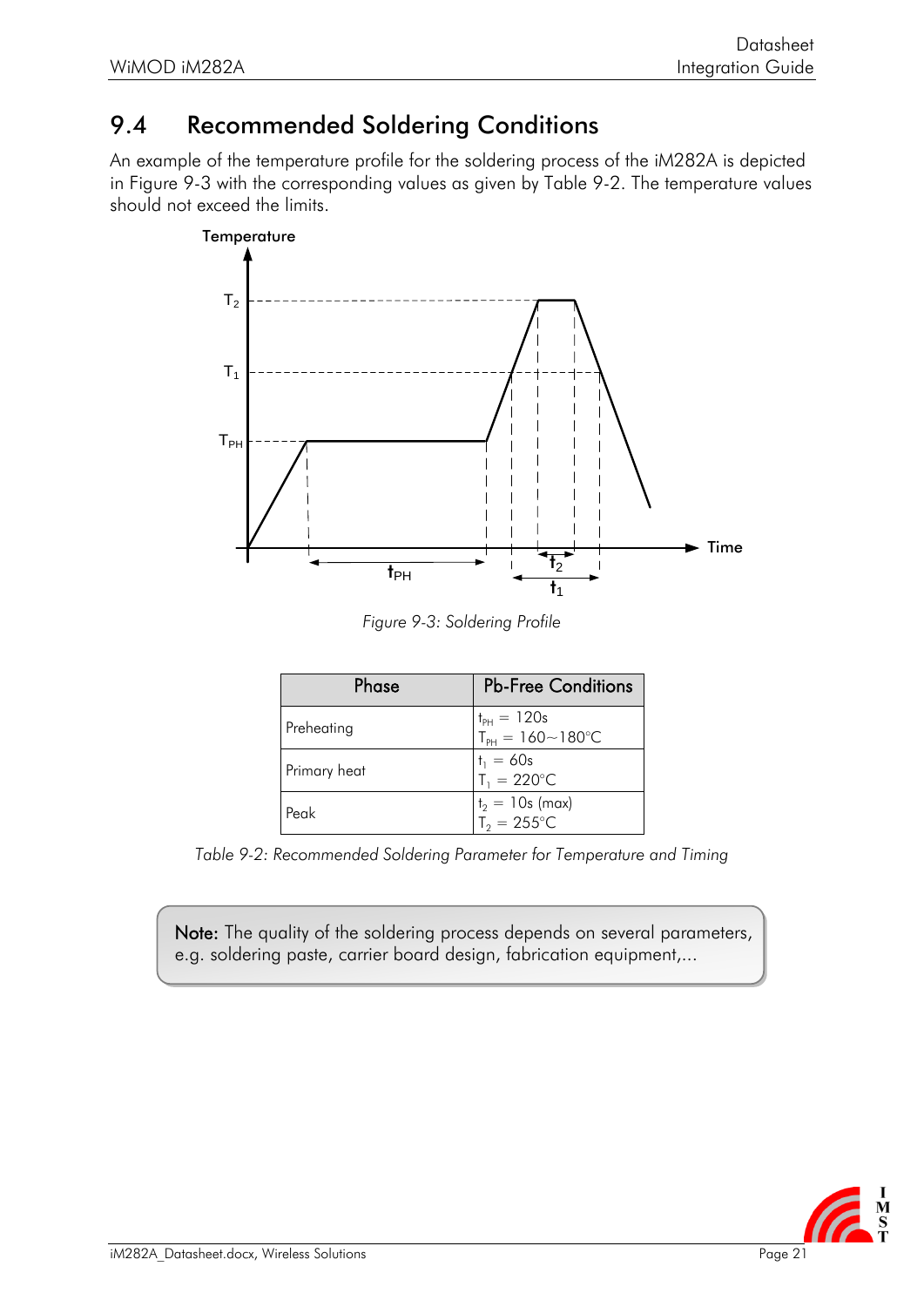## <span id="page-22-0"></span>10. Ordering Information

| <b>Ordering Part Number</b> | Description                                                    | Distributor   |
|-----------------------------|----------------------------------------------------------------|---------------|
| iM282A-L                    | Radio Module<br>128 KB Flash, 32 KB RAM,<br>16 MHz MCU crystal | sales@imst.de |
| SK – iM282A                 | Starter Kit for the iM282A.<br>See Notes.                      | sales@imst.de |
| $AB - iM282A$               | 2x Adapter Board with<br>iM282A                                | sales@imst.de |
| $k + 1$                     |                                                                |               |

Notes:

The Starter Kit contains two Demo Boards, two Adapter Boards with iM282A, two antennas, and a CD or USB memory stick with documentation.

*Table 10-1: Ordering Information*

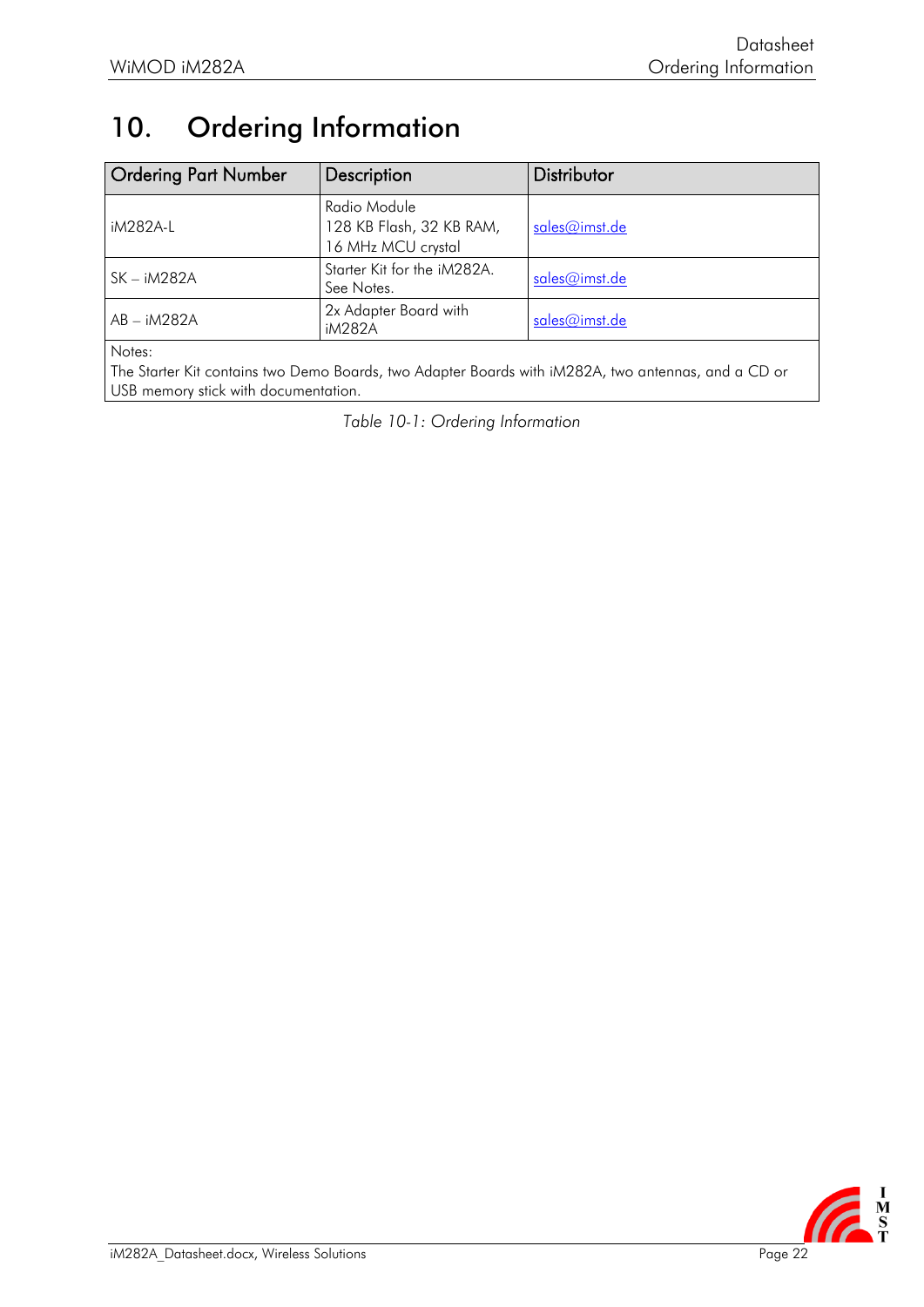## <span id="page-23-0"></span>11. Appendix

#### <span id="page-23-1"></span>11.1 List of Abbreviations

ADC Analog-to-Digital Converter BER Bit Error Rate BSC Basic Spacing between Centers CPWG Coplanar Waveguide with Lower Ground Plane CW Continuous Wave FEC Forward Error Correction FLRC Fast Long Range Communication FSK Frequency Shift Keying GFSK Gaussian Frequency Shift Keying GMSK Gaussian Minimum Shift Keying GND Ground GPIO General Purpose Input/Output I<sup>2</sup>C Inter-Integrated Circuit MCU Microcontroller Unit MSK Minimum Shift Keying PCB Printed Circuit Board RAM Random Access Memory RF Radio Frequency SMBus System Management Bus SMT [Surface Mounted Technology](http://de.wikipedia.org/wiki/Surface_Mounted_Technology) SPI Serial Peripheral Interface TRX Transceiver USB Universal Serial Bus

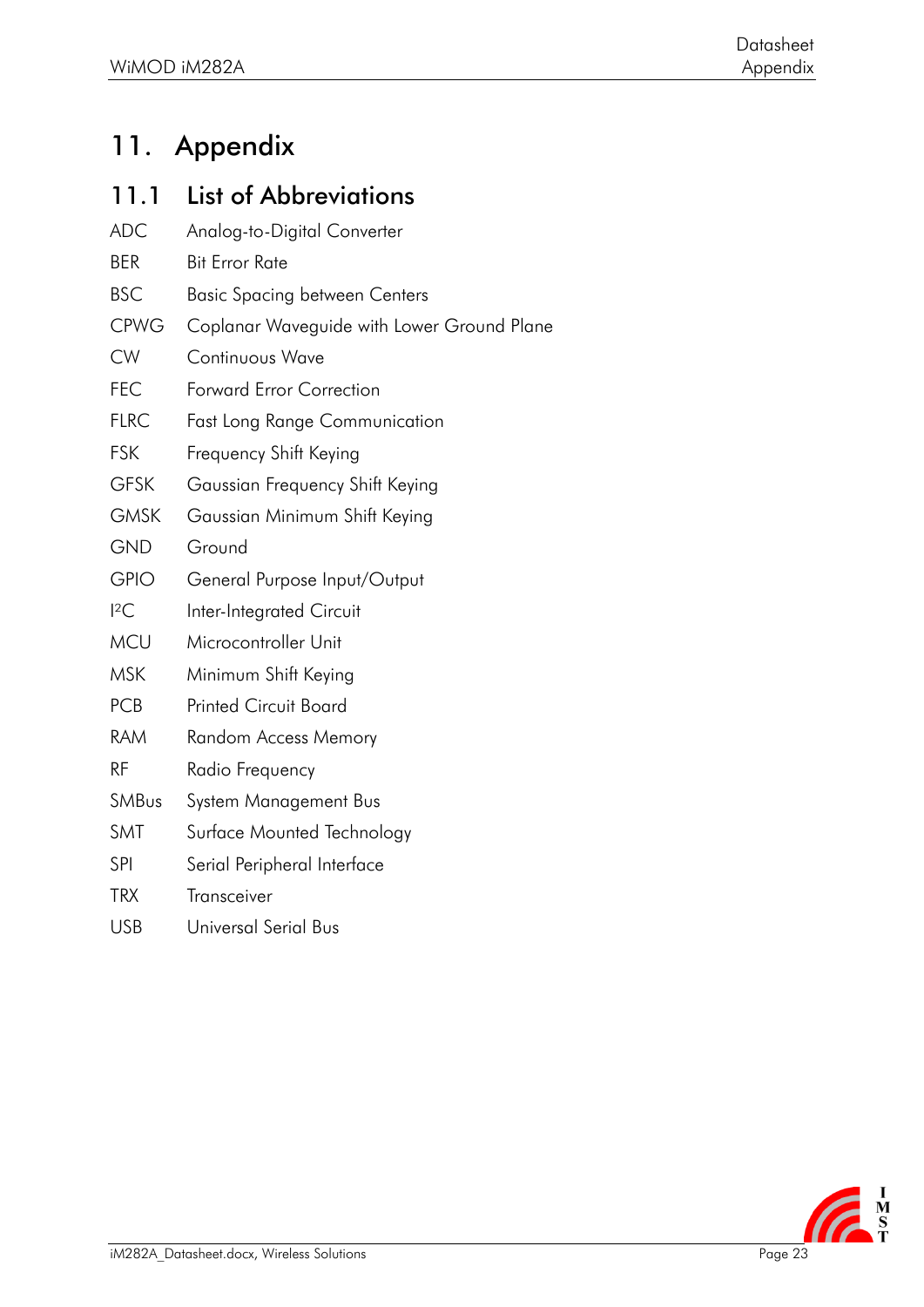## <span id="page-24-0"></span>11.2 List of Figures

| Figure 6-1: RF output power level and current consumption versus power stages from |  |
|------------------------------------------------------------------------------------|--|
|                                                                                    |  |
|                                                                                    |  |
|                                                                                    |  |
|                                                                                    |  |
|                                                                                    |  |
|                                                                                    |  |

### <span id="page-24-1"></span>11.3 List of Tables

| Table 4-1: Valid FLRC Data Rate and Bandwidth Combinations of iM282A 8        |
|-------------------------------------------------------------------------------|
|                                                                               |
| Table 5-1: Valid FSK Data Rate and Bandwidth Combinations with Sensitivity of |
|                                                                               |
|                                                                               |
|                                                                               |
|                                                                               |
|                                                                               |
| Table 9-1: Recommended width of transmission line for CPWG and 2.4 GHz 20     |
| Table 9-2: Recommended Soldering Parameter for Temperature and Timing 21      |
|                                                                               |

## <span id="page-24-2"></span>11.4 References

[2] REC Recommendation 70-03 "Relating to the use of Short Range Devices (SRD)", Tromsø 1997, CEPT ECC subsequent amendments 9 th October 2012

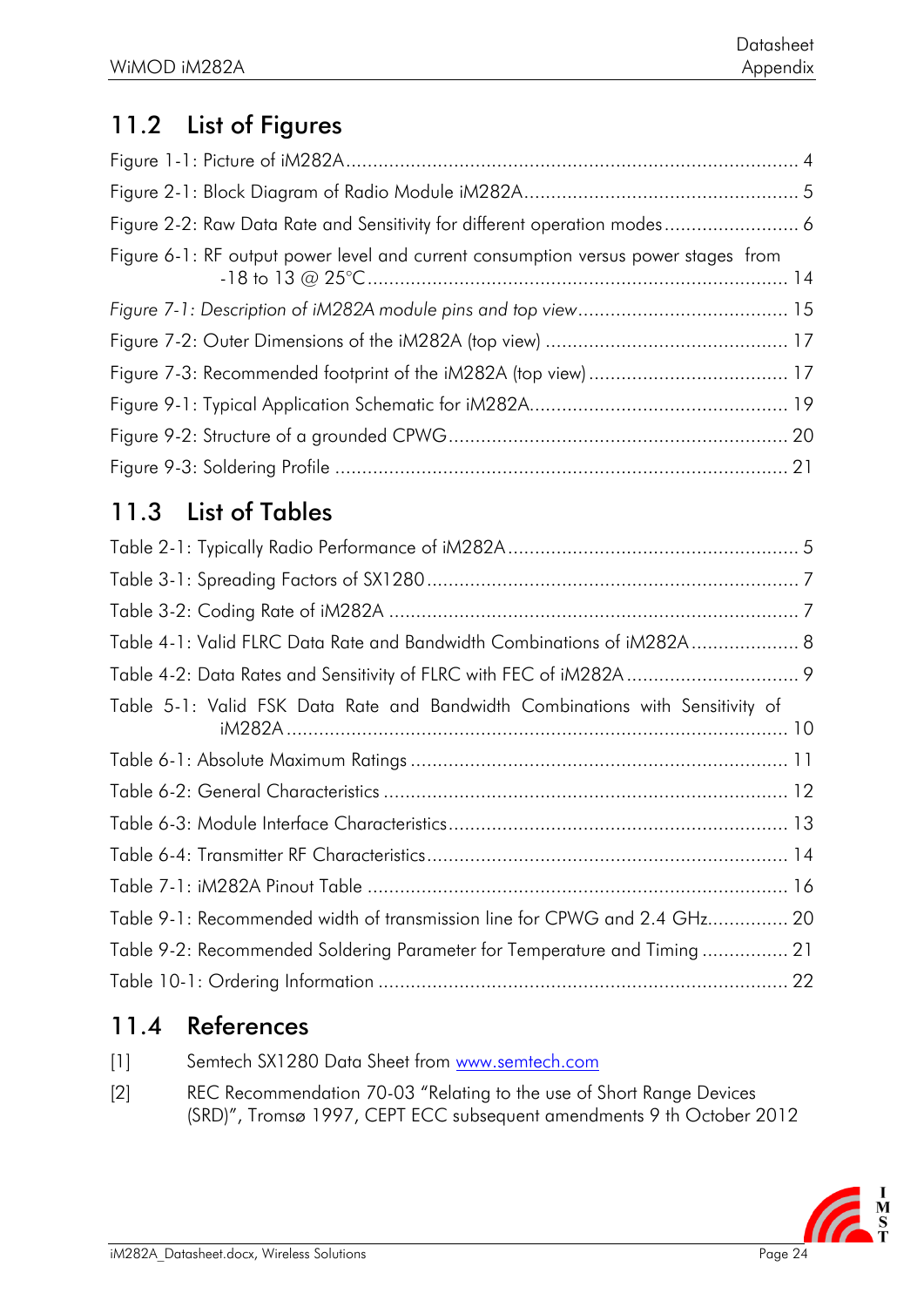## <span id="page-25-0"></span>12. Restrictions and Limitations

#### 12.1 Hardware Restrictions and Limitations

The characteristic values given by the present document are typically obtained by measurements based on evaluation kits of the entitled device. Using other carrier boards or connected equipment might lead to different characteristics. Subject to given measurement results the characteristic values might show the best performance of the entitled device, independent from any compliancy restriction of final operation purposes.

#### <span id="page-25-1"></span>12.2 Software Restrictions and Limitations

The present document is a datasheet of the entitled device which intentional use is to provide information about basic characteristics related to the device hardware. Typically all described characteristic values require software for obtaining them accordingly. All features of the available software are subject to changes without claim to be complete at any time. Characteristically values might also be provided based on datasheets of the appropriate key components unless there are test results available based on the available software. For more information regarding current supported features of the available software refer to www.wireless-solutions.de.

### <span id="page-25-2"></span>12.3 Compliancy Restrictions and Limitations

The entitled device has been designed to comply with the standards namely given in the present document. The intentional operation shall be in so called ISM bands, which can be used free of charge within the European Union and typically licences free all over the world. Nevertheless, restrictions such as maximum allowed radiated RF power or duty cycle may apply which might result in a reduction of these parameters accordingly.

In addition, the use of radio frequencies might be limited by national regulations which requirements also need to be met.

In case the entitled device will be embedded into other products (referred as "final products"), the manufacturer for this final product is responsible to declare the conformity to required standards accordingly. A proof of conformity for the entitled device is available from IMST GmbH on request. Beside the entitled device the conformity also considers software as well as supporting hardware characteristics which might also have an impact accordingly.

The applicable regulation requirements are subject to change. IMST GmbH does not take any responsibility for the correctness and accuracy of the aforementioned information. National laws and regulations, as well as their interpretation can vary with the country. In case of uncertainty, it is recommended to contact either IMST's accredited Test Center or to consult the local authorities of the relevant countries.

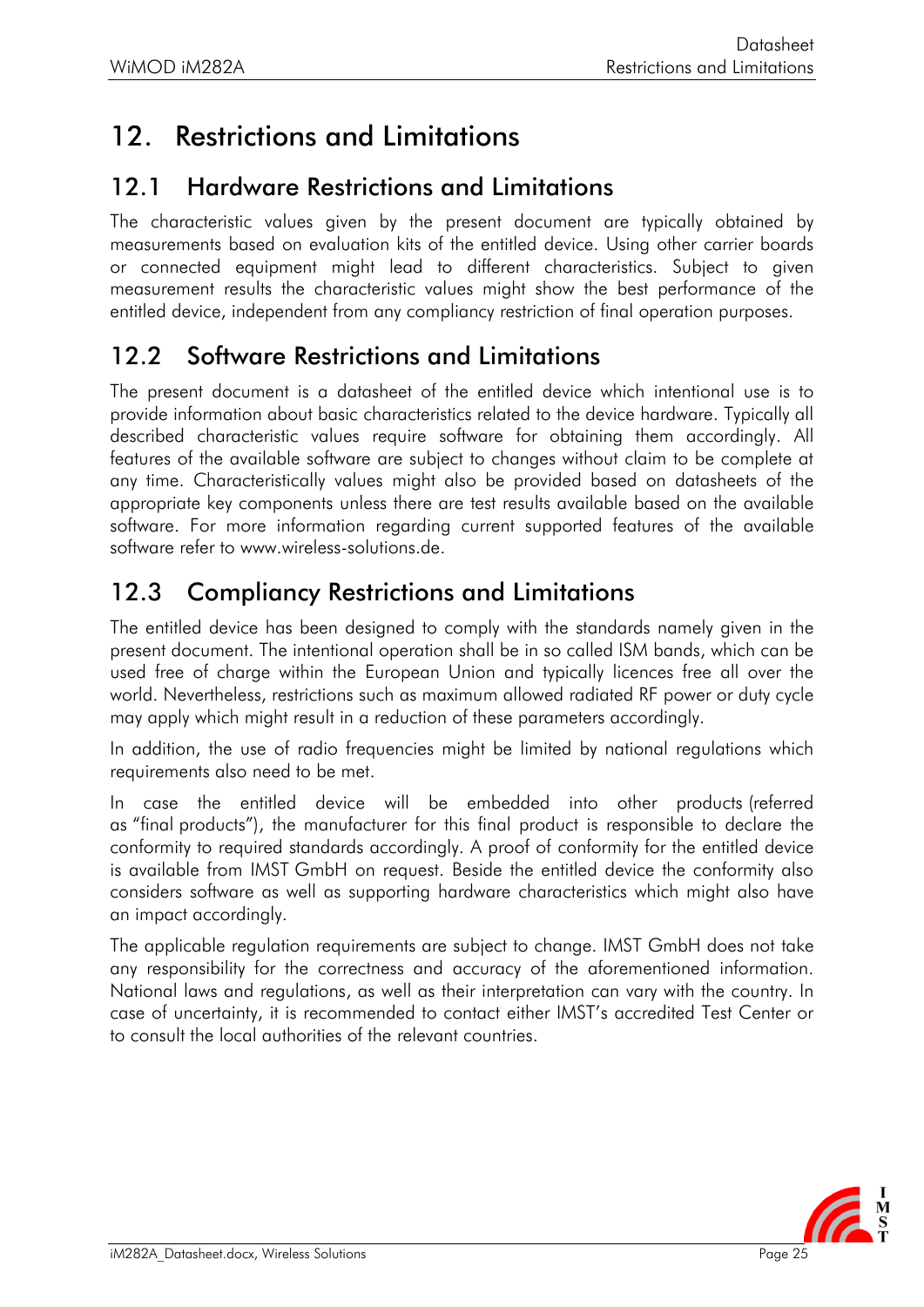#### <span id="page-26-0"></span>12.4 Disclaimer

IMST GmbH points out that all information in this document are given on an "as is" basis. No guarantee, neither explicit nor implicit is given for the correctness at the time of publication. IMST GmbH reserves all rights to make corrections, modifications, enhancements, and other changes to its products and services at any time and to discontinue any product or service without prior notice. It is recommended for customers to refer to the latest relevant information before placing orders and to verify that such information is current and complete. All products are sold and delivered subject to "General Terms and Conditions" of IMST GmbH, supplied at the time of order acknowledgment. IMST GmbH assumes no liability for the use of its products and does not grant any licenses for its patent rights or for any other of its intellectual property rights or third-party rights. It is the customer's duty to bear responsibility for compliance of systems or units in which products from IMST GmbH are integrated with applicable legal regulations. Customers should provide adequate design and operating safeguards to minimize the risks associated with customer products and applications. The products are not approved for use in life supporting systems or other systems whose malfunction could result in personal injury to the user. Customers using the products within such applications do so at their own risk.

Any reproduction of information in datasheets of IMST GmbH is permissible only if reproduction is without alteration and is accompanied by all given associated warranties, conditions, limitations, and notices. Any resale of IMST GmbH products or services with statements different from or beyond the parameters stated by IMST GmbH for that product/solution or service is not allowed and voids all express and any implied warranties. The limitations on liability in favor of IMST GmbH shall also affect its employees, executive personnel and bodies in the same way. IMST GmbH is not responsible or liable for any such wrong statements.

Copyright © 2018, IMST GmbH